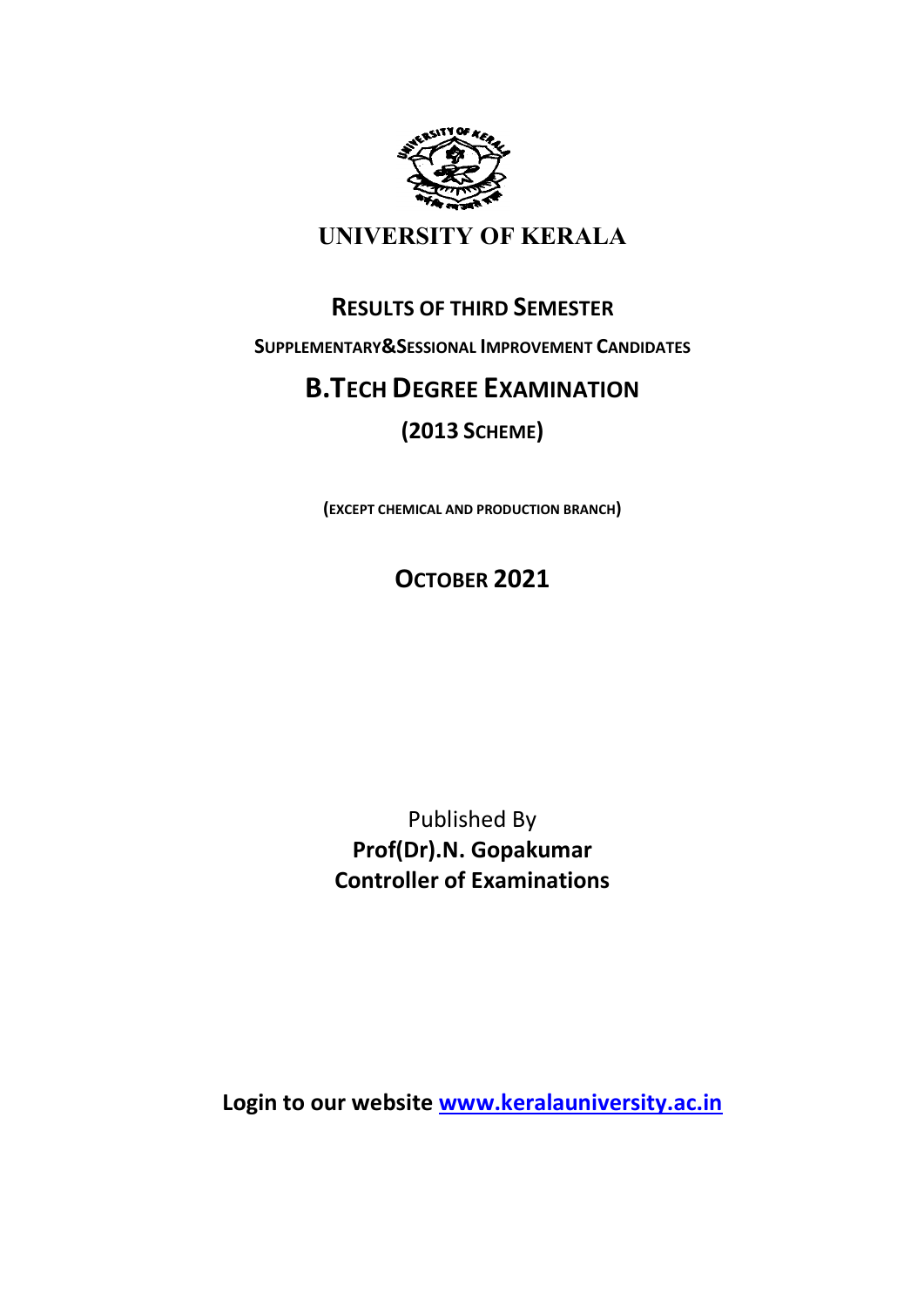## Not to be Published before 07/06/2022



UNIVERSITY OF KERALA Thiruvananthapuram, Kerala, India – 695034

(Established as University of Travancore by the TravancoreUniversity Act in 1937 and Reconstituted as University of Kerala by the KeralaUniversity Act of 1957 and presently governed By the Kerala University Act of 1974Passed by the Kerala State Legislative Assembly) (Re-accredited by NAAC with 'A' Grade)

## **NOTIFICATION**

 The following is the provisional list of successful candidates at the Third Semester B.Tech Degree Supplementary& Sessional Improvement CandidatesExamination (2013 Scheme) October2021 (except chemical and production branch) The mark lists of the candidates will be sent to the respective centers of examination by 07/07/2022. Mark lists of those candidates in respect of whom there are defects to be rectified will not be issued although their results have been provisionally published.

 Candidates who are applying for revaluation and scrutiny should submit application only through online on or before 17/06/2022. Candidate can make use of the draft mark list available in the University website for submitting application for scrutiny and re-valuation.

The results are available on the university website.

Prof(Dr).N.Gopakumar Controller of Examinations

-

Copy to

- 1. The PRO for issuing urgent press release
- 2. PS to VC, PS to PVC, PA to Registrar, PA to CE
- 3. The Reception Officer
- 4. The Engineering Tabulation Sections The Section Officers should ensure that the mark lists are dispatched in time to the examination centres
- 5. The Principals of all Engineering Colleges
- 6. JR I | DR VI | AR (BTech)
- 7. CD Unit |Cash Section
- 8. All Engineering Re-Valuation Sections.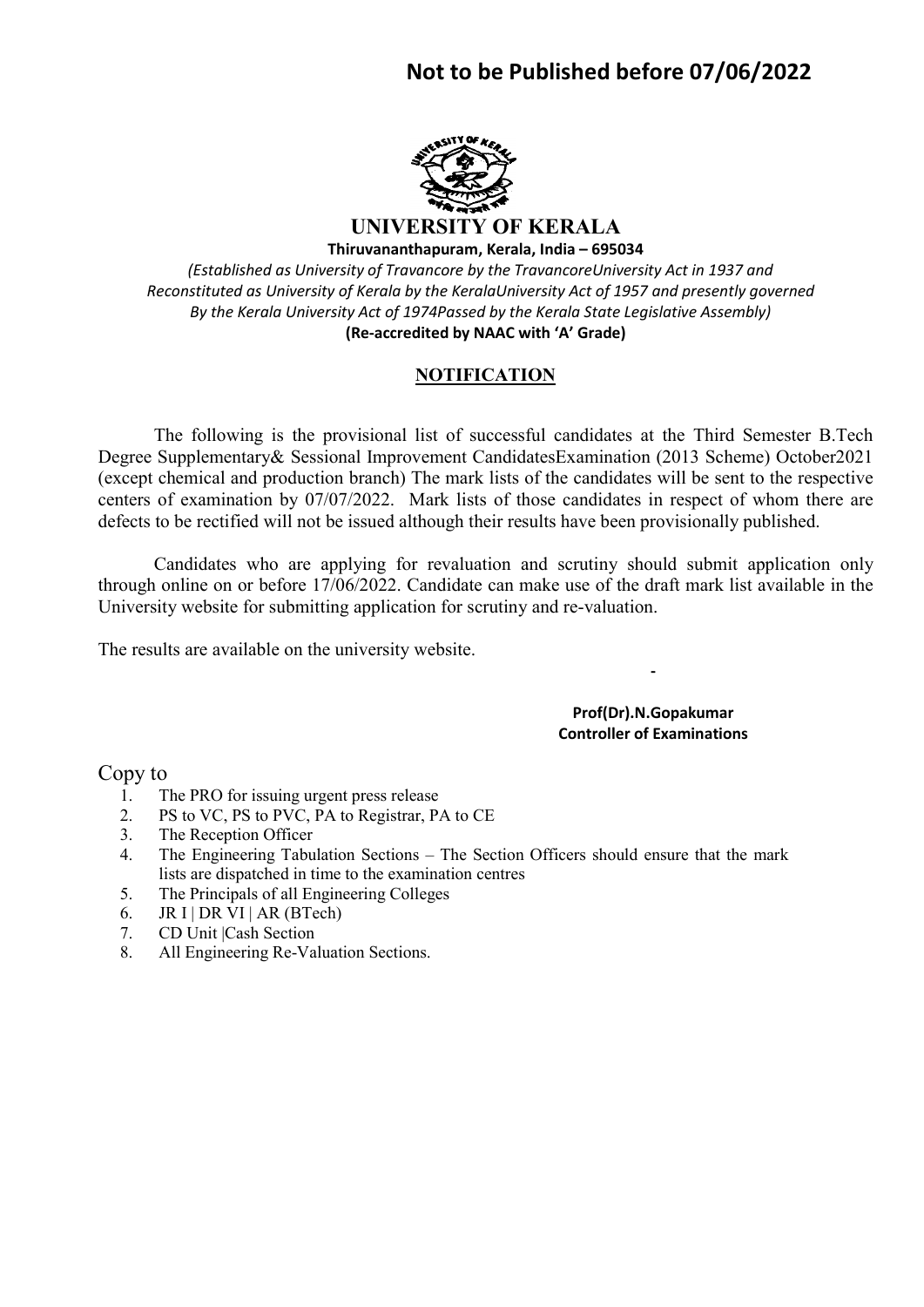## College of Engineering, Thiruvananthapuram (400)

#### B.Tech.Civil Engineering (401)

All Pass (Semester scores given in brackets)

13400019(6.09) Passed in Parts (Subject codes given in brackets) 121() 14400046() 126()

#### B.Tech.Mechanical Engineering (403)

All Pass (Semester scores given in brackets)

14400029(5.93) Passed in Parts (Subject codes given in brackets) 035()

#### B.Tech.Applied Electronics & Instrumentation Engineering (413)

All Pass (Semester scores given in brackets)

14400024(5.78) 042(7.09) Passed in Parts (Subject codes given in brackets) 022(345)

#### B.Tech.Computer Science & Engineering (415)

All Pass (Semester scores given in brackets)

14400029(6.43) 047(6.17) Passed in Parts (Subject codes given in brackets) 001(6)

## Govt. College of Engineering, Barton Hill (401)

#### B.Tech.Mechanical Engineering (403)

Passed in Parts (Subject codes given in brackets) 14401033() 064()

#### B.Tech.Electrical & Electronics Engineering (411)

All Pass (Semester scores given in brackets)

13401066(6.28) Passed in Parts (Subject codes given in brackets) 14401016()

#### B.Tech.Electronics & Communication Engineering (412)

Passed in Parts (Subject codes given in brackets)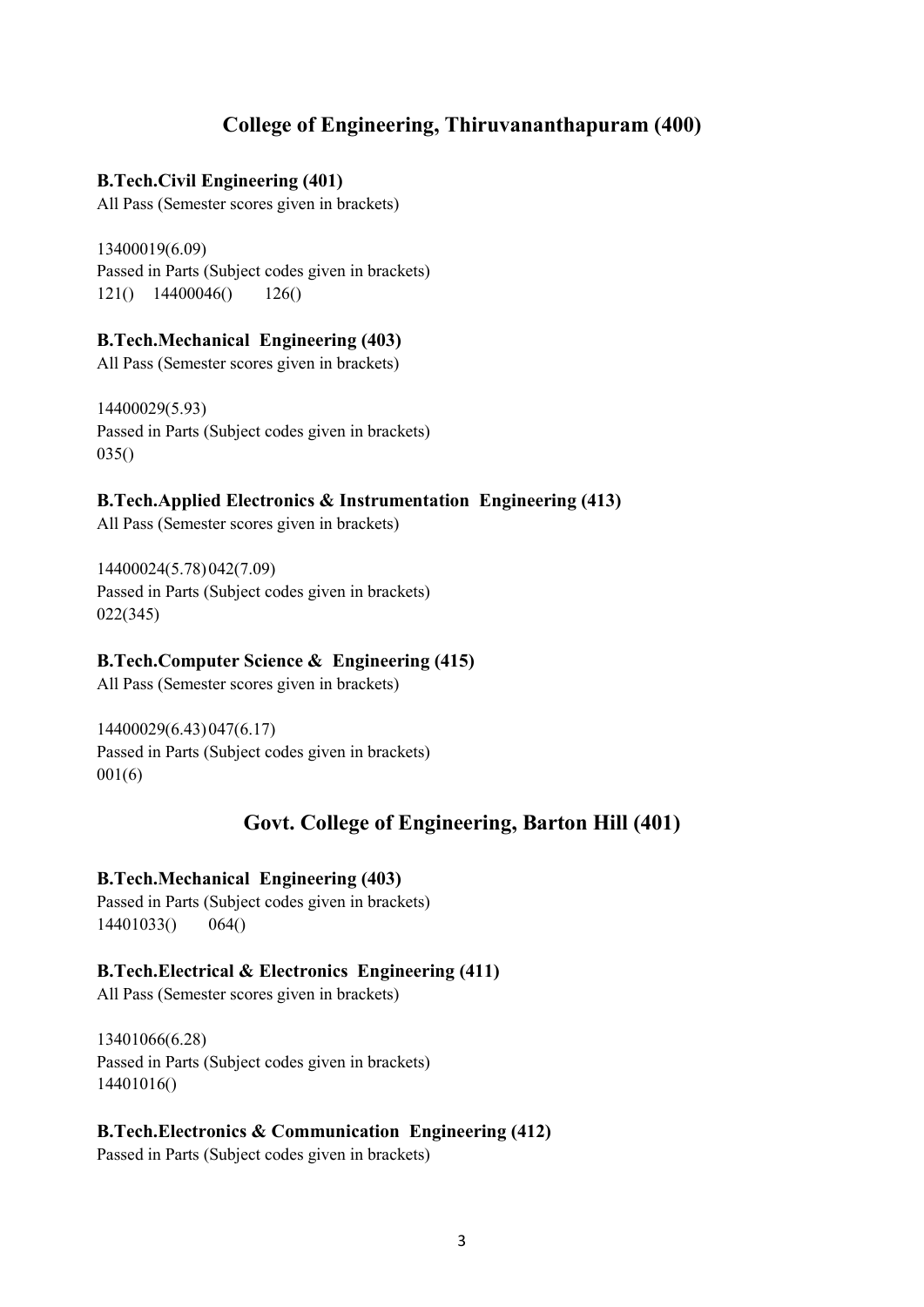13401059() 061()

#### B.Tech.Information Technology (416)

All Pass (Semester scores given in brackets)

14401034(6.34) Passed in Parts (Subject codes given in brackets) 045() 066()

## S.C.T. College of Engineering, Pappanamcod (402)

#### B.Tech.Mechanical Stream - Automobile Engineering (405)

Passed in Parts (Subject codes given in brackets) 14402043() 069()

#### B.Tech.BioTechnology and BioChemical Engineering (408)

Passed in Parts (Subject codes given in brackets) 13402014() 015() 14402009() 011() 042()

#### B.Tech.Electronics & Communication Engineering (412)

Passed in Parts (Subject codes given in brackets) 13402131() 14402015() 113() 131(6)

#### B.Tech.Computer Science & Engineering (415)

Passed in Parts (Subject codes given in brackets) 14402067()

## T.K.M College of Engineering, Kollam (403)

#### B.Tech.Civil Engineering (401)

Passed in Parts (Subject codes given in brackets) 13403003(1) 035(5) 139()

#### B.Tech.Mechanical Engineering (403)

All Pass (Semester scores given in brackets)

13403035(5.78) Passed in Parts (Subject codes given in brackets) 151(2) 14403143()

#### B.Tech.Electrical & Electronics Engineering (411)

All Pass (Semester scores given in brackets)

14403070(6.59)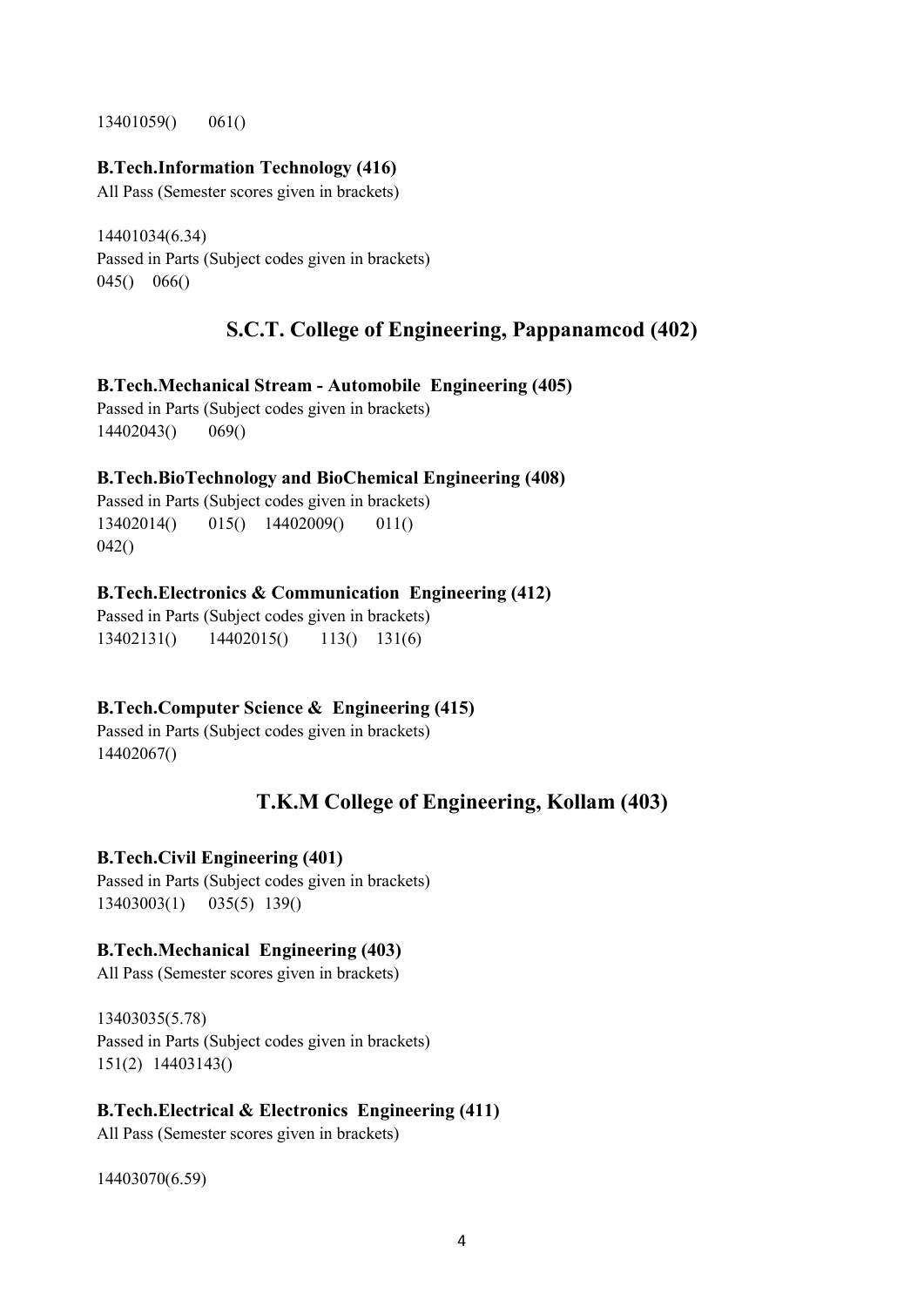Passed in Parts (Subject codes given in brackets) 13403017(1) 020(4) 031(2) 053(4) 068() 14403010() 026() 048() 073() 104(4) 127()

#### B.Tech.Electronics & Communication Engineering (412)

All Pass (Semester scores given in brackets)

14403066(6.24) Passed in Parts (Subject codes given in brackets) 13403050(46)

#### B.Tech.Computer Science & Engineering (415)

All Pass (Semester scores given in brackets)

14403016(5.91) 041(5.81)

## University College of Engineering, Kariavattom (404)

#### B.Tech.Electronics & Communication Engineering (412)

All Pass (Semester scores given in brackets)

17404023(6.21) 040(6.19) Passed in Parts (Subject codes given in brackets) 14404004() 018() 16404037() 17404001(78) 002(3) 025() 027(23) 033() 035(12)

#### B.Tech.Computer Science & Engineering (415)

All Pass (Semester scores given in brackets)

13404039(5.64) 16404012(6.02) 17404011(6.02) 033(6.34) 034(6.43) Passed in Parts (Subject codes given in brackets) 13404019() 14404060() 065(5) 15404008() 16404007(46) 009(6) 019() 024() 035() 042() 044() 050() 051(6) 057() 059() 17404005() 026() 027(6) 038()

#### B.Tech.Information Technology (416)

All Pass (Semester scores given in brackets)

14404018(5.84) 15404012(6.16) 16404037(5.57) 039(6.97)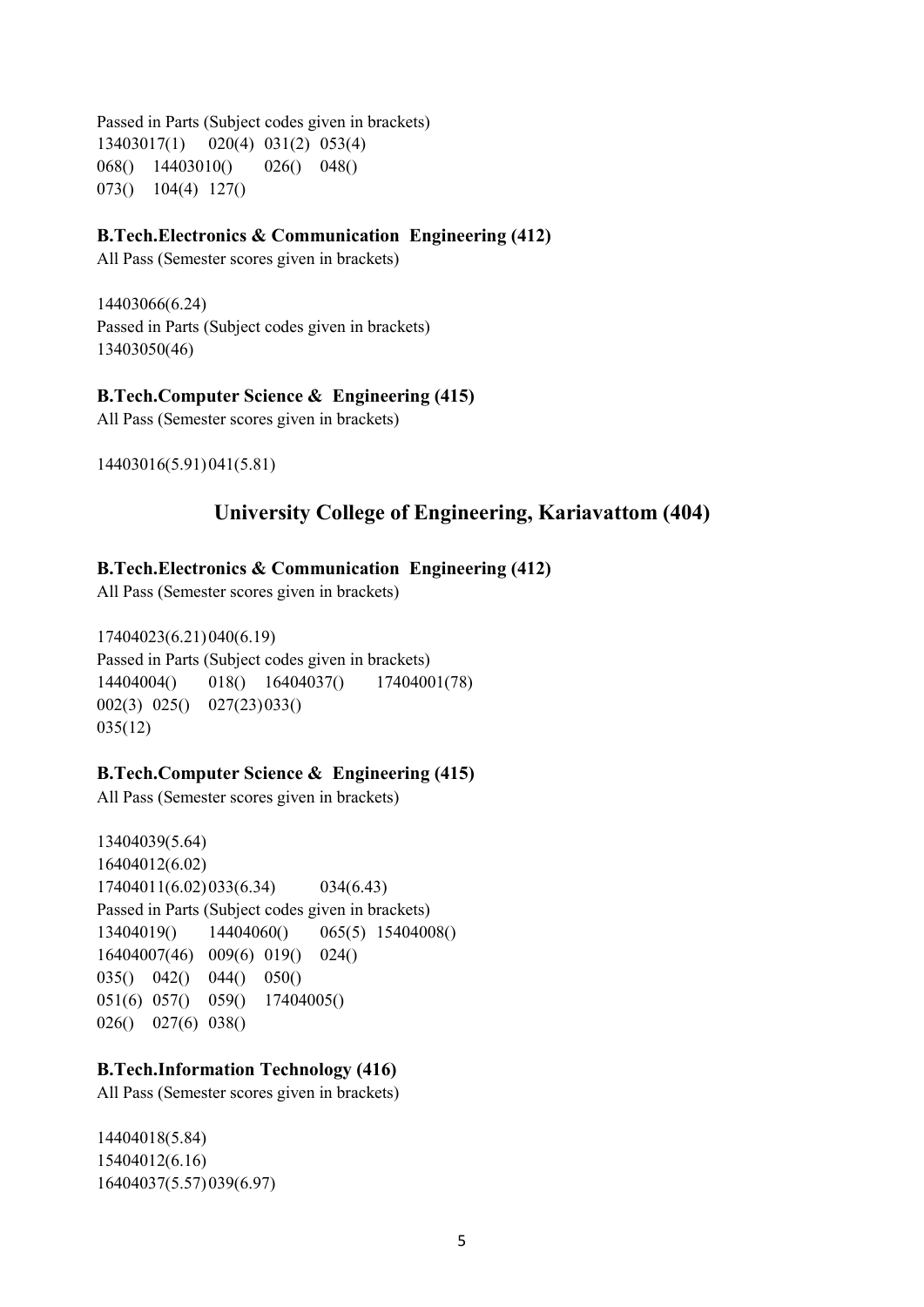17404001(6.41) Passed in Parts (Subject codes given in brackets) 13404032() 14404013(5) 015() 019(5) 16404002() 031() 17404003(2578) 008(25) 016() 027() 029(6) 030()

## L.B.S. Institute of Technology for Women, Poojappura (406)

#### B.Tech.Civil Engineering (401)

Passed in Parts (Subject codes given in brackets) 13406041(5)

#### B.Tech.Electronics & Communication Engineering (412)

Passed in Parts (Subject codes given in brackets) 14406043() 056(1) 063()

#### B.Tech.Computer Science & Engineering (415)

Passed in Parts (Subject codes given in brackets) 13406073(12) 086(24) 14406053(2) 091()

#### B.Tech.Information Technology (416)

All Pass (Semester scores given in brackets)

14406046(5.91) Passed in Parts (Subject codes given in brackets) 025()

## Marian Engineering College, Menamkulam (407)

#### B.Tech.Civil Engineering (401)

Passed in Parts (Subject codes given in brackets) 13407035()

#### B.Tech.Mechanical Engineering (403)

All Pass (Semester scores given in brackets)

13407105(5.76) 14407042(5.97) Passed in Parts (Subject codes given in brackets) 13407004() 038() 068()

#### B.Tech.Electrical & Electronics Engineering (411)

Passed in Parts (Subject codes given in brackets)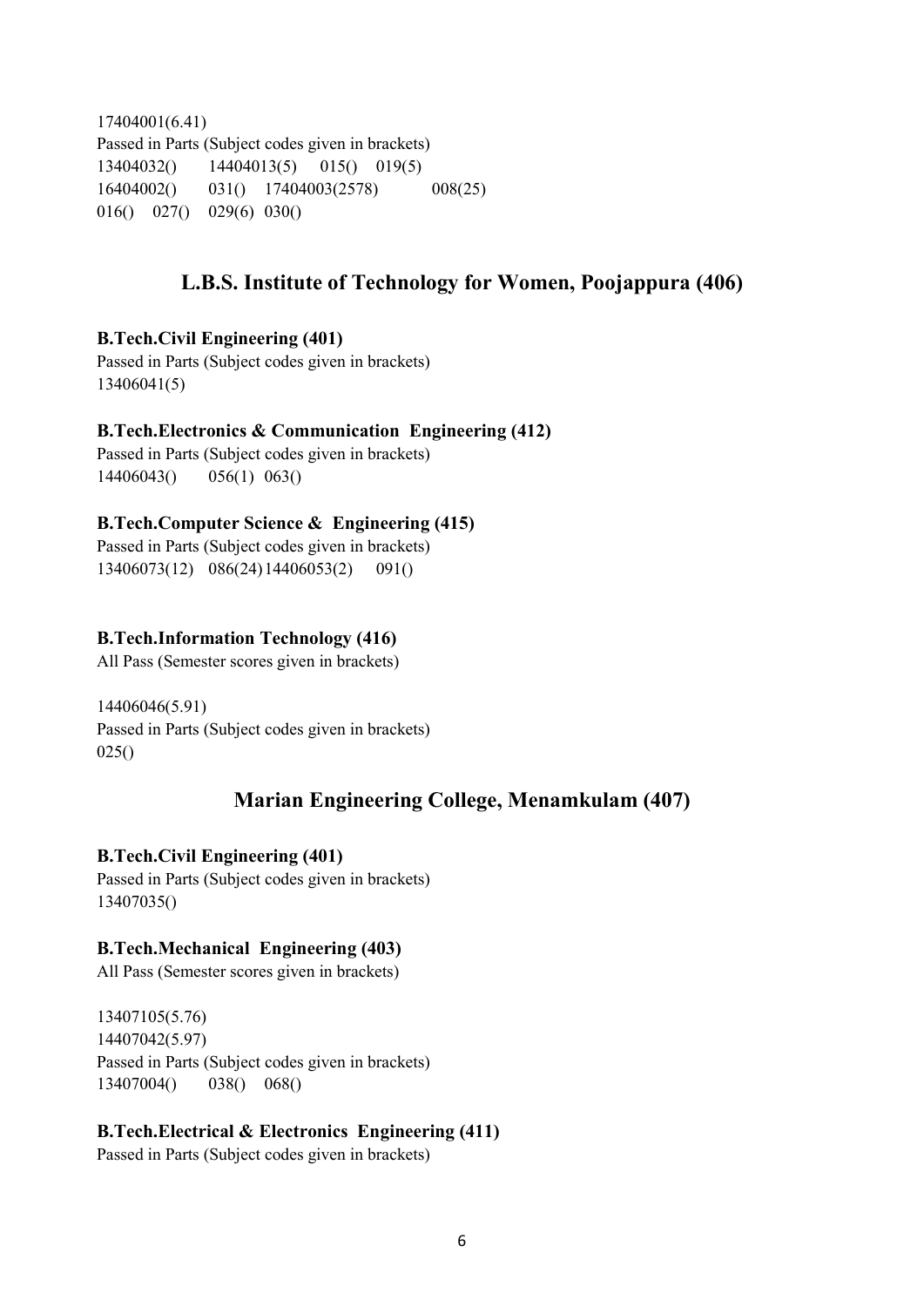14407016() 045() 049()

#### B.Tech.Electronics & Communication Engineering (412)

All Pass (Semester scores given in brackets)

14407002(6.19) 045(5.91) 089(6.22) Passed in Parts (Subject codes given in brackets) 006() 010() 019() 032() 039(6) 062(3) 074()

### B.Tech.Computer Science & Engineering (415)

All Pass (Semester scores given in brackets)

14407036(6.1) 045(6.16) 087(6.45) Passed in Parts (Subject codes given in brackets) 064() 078(34) 085()

## Mar Baselios College of Engineering & Technology, Nalanchira (408)

#### B.Tech.Civil Engineering (401)

Passed in Parts (Subject codes given in brackets) 13408065() 100(1) 14408011(4)

#### B.Tech.Mechanical Engineering (403)

All Pass (Semester scores given in brackets)

14408023(5.9) Passed in Parts (Subject codes given in brackets) 002() 071(24)

#### B.Tech.Electronics & Communication Engineering (412)

All Pass (Semester scores given in brackets)

14408072(5.95) Passed in Parts (Subject codes given in brackets) 13408035() 060(3) 099() 14408083()

#### B.Tech.Computer Science & Engineering (415)

All Pass (Semester scores given in brackets)

14408032(5.84) Passed in Parts (Subject codes given in brackets) 13408001() 020()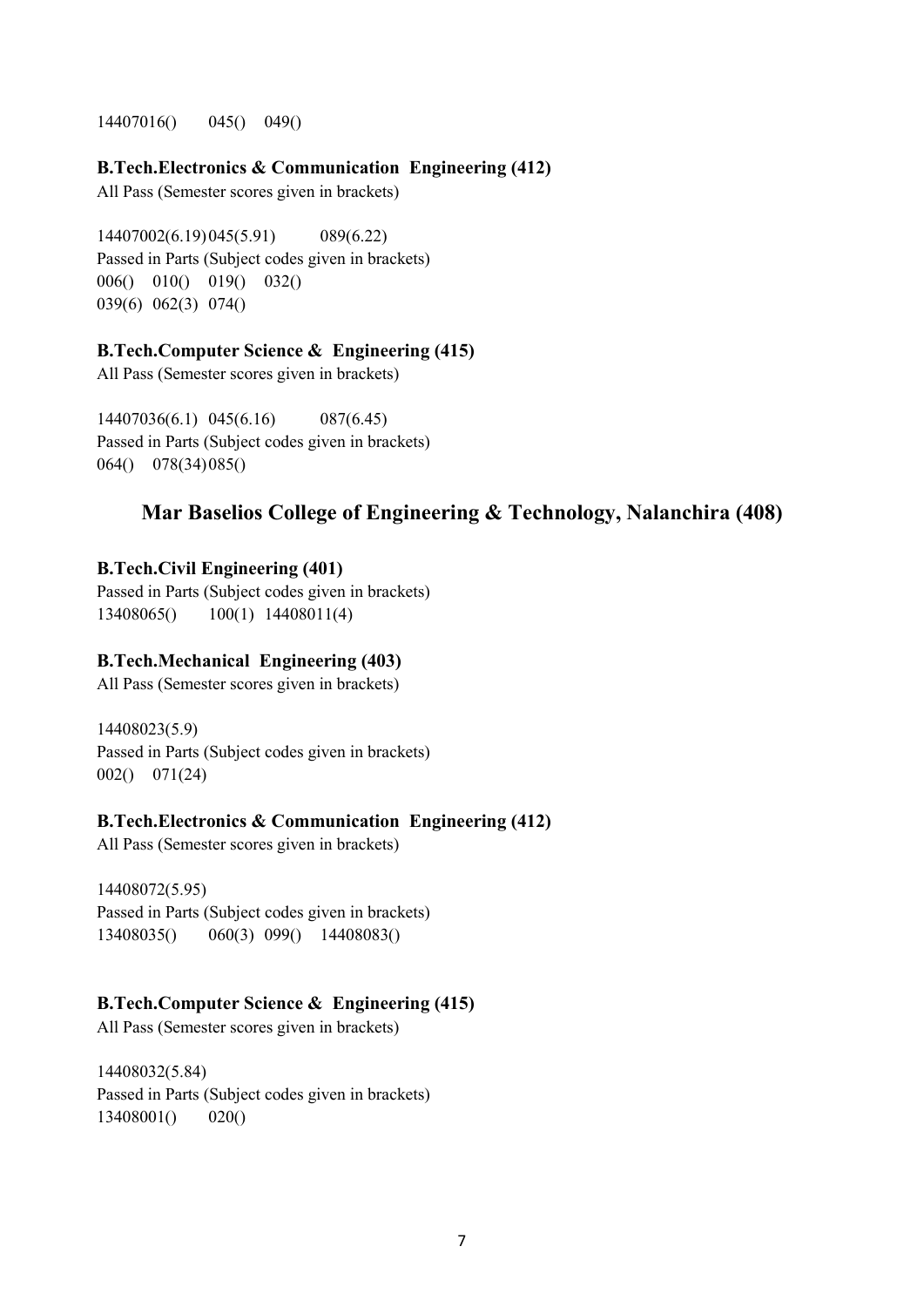## Mohandas College of Engineering & Technology, Nedumangad (409)

#### B.Tech.Civil Engineering (401)

All Pass (Semester scores given in brackets)

14409007(5.88) 070(6.19) Passed in Parts (Subject codes given in brackets) 002(13) 020() 022() 031()

#### B.Tech.Mechanical Engineering (403)

All Pass (Semester scores given in brackets)

14409118(5.91) Passed in Parts (Subject codes given in brackets) 13409012() 063() 14409003() 076() 114()

#### B.Tech.BioTechnology and BioChemical Engineering (408)

Passed in Parts (Subject codes given in brackets)  $14409001()$   $007(24)021()$ 

#### B.Tech.Electrical & Electronics Engineering (411)

All Pass (Semester scores given in brackets)

14409007(5.9) Passed in Parts (Subject codes given in brackets) 002()

#### B.Tech.Electronics & Communication Engineering (412)

All Pass (Semester scores given in brackets)

13409013(5.86) 14409062(5.9) 063(6.16) 072(5.83) Passed in Parts (Subject codes given in brackets) 010() 027() 033() 039(5) 080()

#### B.Tech.Computer Science & Engineering (415)

All Pass (Semester scores given in brackets)

13409056(5.74) 14409004(6.81) 030(6.4) 031(6.02) 032(6.38)

Passed in Parts (Subject codes given in brackets) 011() 017() 040() 041()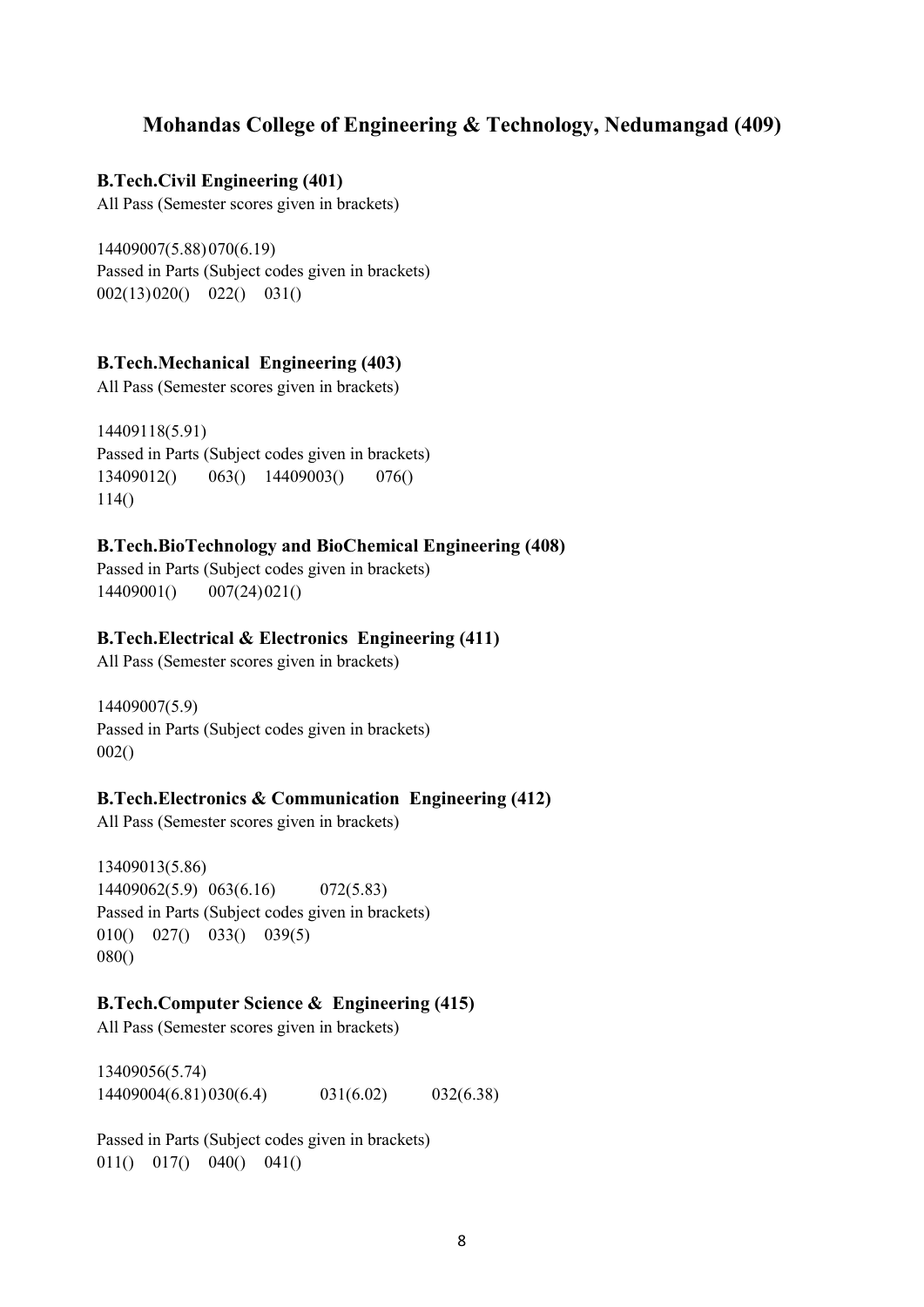047() 051() 057()

## Baselios Mathews II College of Engineering, Sasthamcotta (411)

#### B.Tech.Civil Engineering (401)

All Pass (Semester scores given in brackets)

13411032(6.03) 14411013(5.95)

#### B.Tech.Mechanical Engineering (403)

Passed in Parts (Subject codes given in brackets) 13411047()

#### B.Tech.Electrical & Electronics Engineering (411)

All Pass (Semester scores given in brackets)

14411025(5.86) Passed in Parts (Subject codes given in brackets) 013(1)

## B.Tech.Electronics & Communication Engineering (412)

All Pass (Semester scores given in brackets)

14411014(6) Passed in Parts (Subject codes given in brackets) 13411015(1) 14411008()

## B.Tech.Applied Electronics & Instrumentation Engineering (413)

All Pass (Semester scores given in brackets)

14411001(5.84) Passed in Parts (Subject codes given in brackets) 025()

#### B.Tech.Computer Science & Engineering (415)

Passed in Parts (Subject codes given in brackets) 13411018() 14411007() 012()

## Shahul Hameed Memorial College of Engineering, Kadakkal (412)

#### B.Tech.Civil Engineering (401)

All Pass (Semester scores given in brackets)

13412020(6.07) 024(6.5) 030(5.93) 039(6.14) 053(6.05)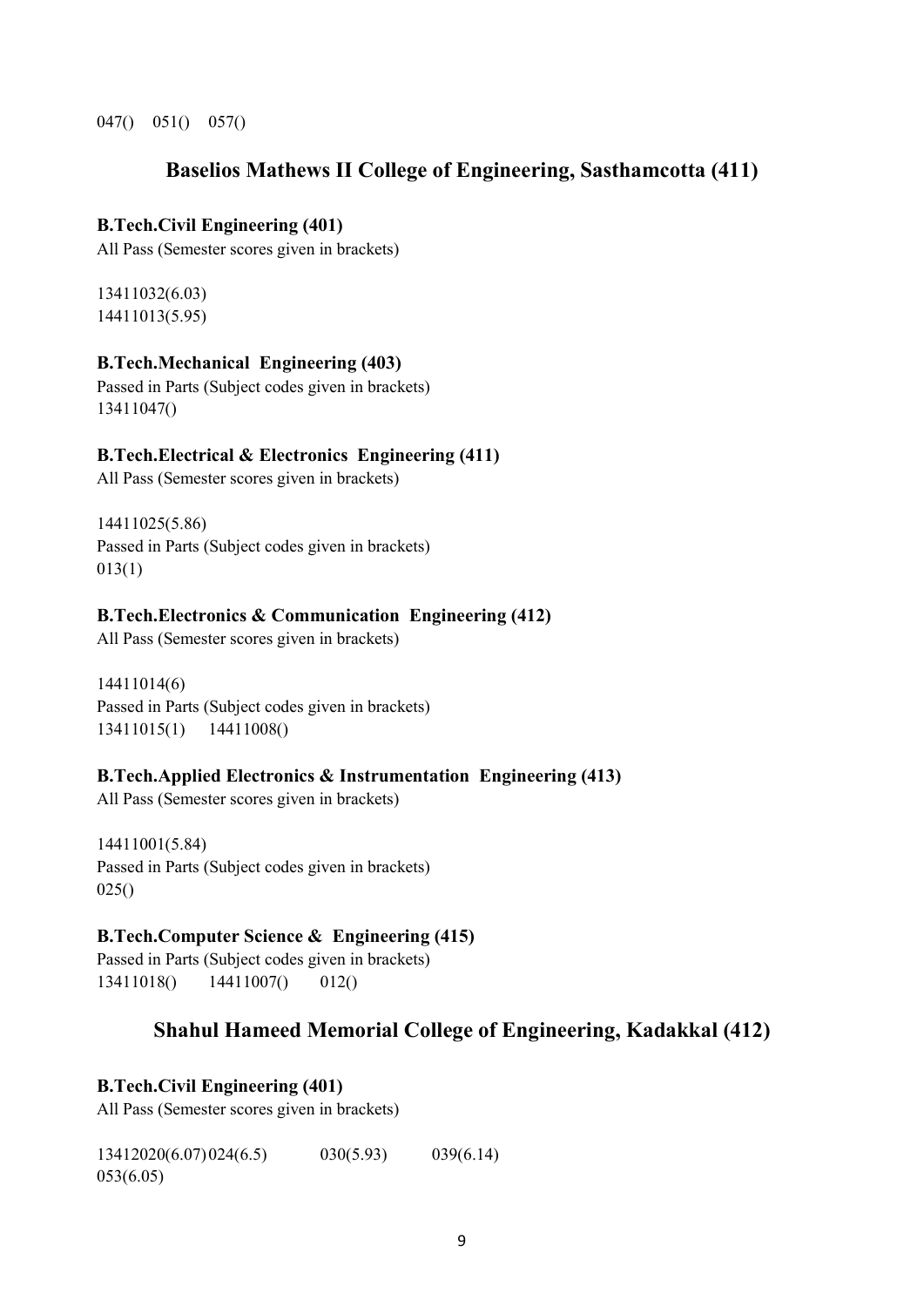14412023(5.83) Passed in Parts (Subject codes given in brackets) 13412023(12457) 028(1) 047(1) 050(14) 14412027(2) 030() 031() 043()

#### B.Tech.Mechanical Engineering (403)

All Pass (Semester scores given in brackets)

13412010(5.74) 012(6.07) 018(5.88) 024(6.43) 040(5.74) Passed in Parts (Subject codes given in brackets) 006(1) 011(1) 022() 036() 041() 14412012() 014() 016() 017() 024() 031() 034()

#### B.Tech.Electrical & Electronics Engineering (411)

Passed in Parts (Subject codes given in brackets) 14412004()

#### B.Tech.Electronics & Communication Engineering (412)

All Pass (Semester scores given in brackets)

14412002(5.76) Passed in Parts (Subject codes given in brackets) 005()

#### B.Tech.Computer Science & Engineering (415)

Passed in Parts (Subject codes given in brackets) 13412001() 002() 028() 14412001()

### Lourdes Matha College of Science & Technology, Kuttichal (413)

#### B.Tech.Civil Engineering (401)

All Pass (Semester scores given in brackets)

14413021(5.83) 026(5.83) 044(6.19) Passed in Parts (Subject codes given in brackets) 010()

#### B.Tech.Mechanical Engineering (403)

All Pass (Semester scores given in brackets)

13413030(5.86) 14413073(6.02) 084(5.98) 090(5.91) 112(6.45)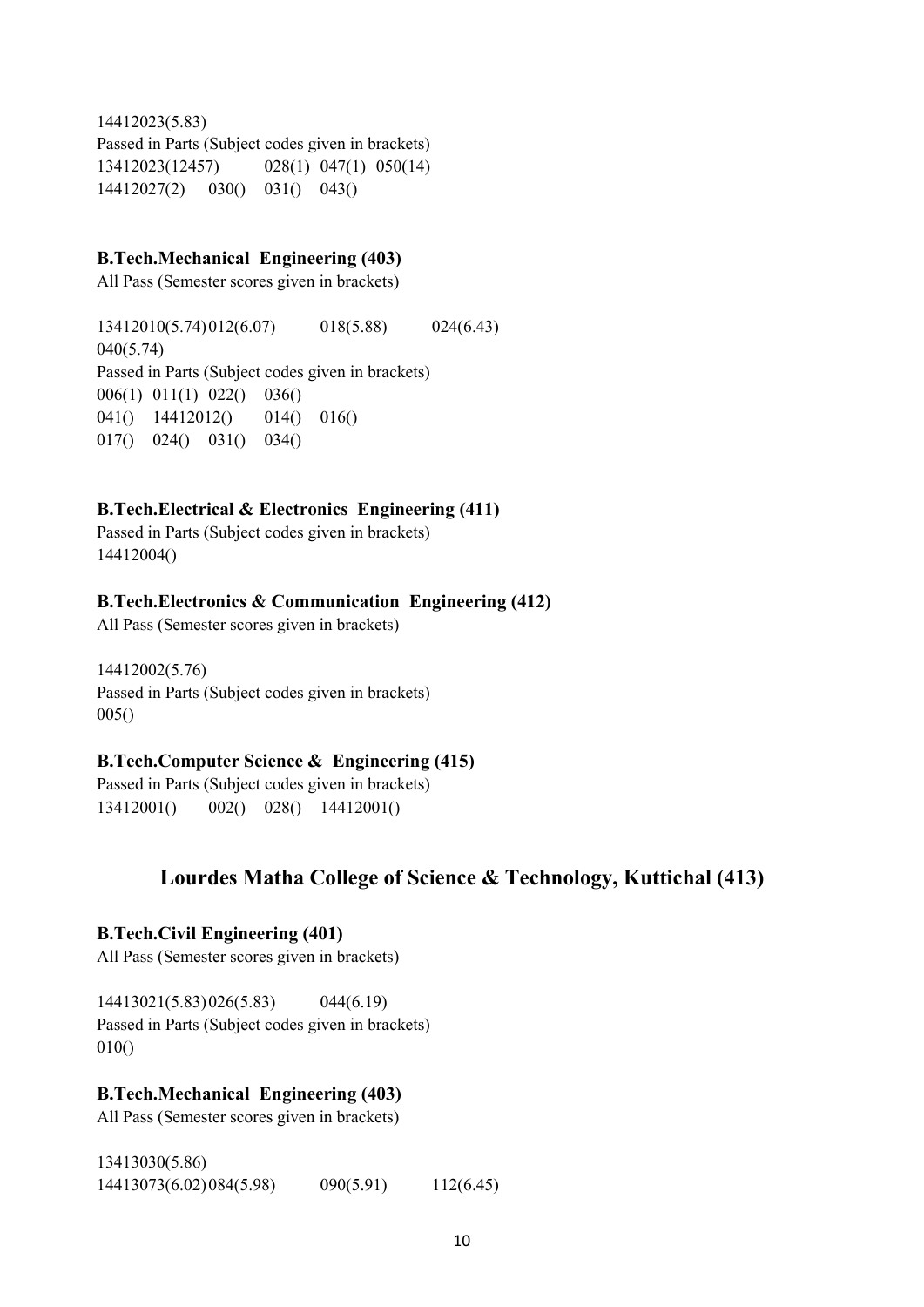Passed in Parts (Subject codes given in brackets)  $010()$   $022()$   $068(457)$   $096(4)$ 

#### B.Tech.Electrical & Electronics Engineering (411)

All Pass (Semester scores given in brackets)

13413017(6.26) 14413002(6.34) 015(6.22) Passed in Parts (Subject codes given in brackets) 13413001() 014(4) 14413004(24) 018() 021(2) 022() 031()

#### B.Tech.Electronics & Communication Engineering (412)

All Pass (Semester scores given in brackets)

14413014(6.69) Passed in Parts (Subject codes given in brackets) 13413012() 025(4) 14413002() 007() 030()

#### B.Tech.Computer Science & Engineering (415)

All Pass (Semester scores given in brackets)

13413024(5.71) 048(6.28) 051(6.4) 14413015(5.74) 040(6.36) 044(5.62) Passed in Parts (Subject codes given in brackets) 13413014() 14413002() 024()

## Sree Buddha College of Engineering, Nooranad (414)

#### B.Tech.Civil Engineering (401)

Passed in Parts (Subject codes given in brackets) 13414035()

#### B.Tech.Mechanical Engineering (403)

Passed in Parts (Subject codes given in brackets) 14414007(3) 010(1)

#### B.Tech.Electrical & Electronics Engineering (411)

All Pass (Semester scores given in brackets)

14414008(5.66) 010(6.64) Passed in Parts (Subject codes given in brackets) 13414013(56) 035() 14414002()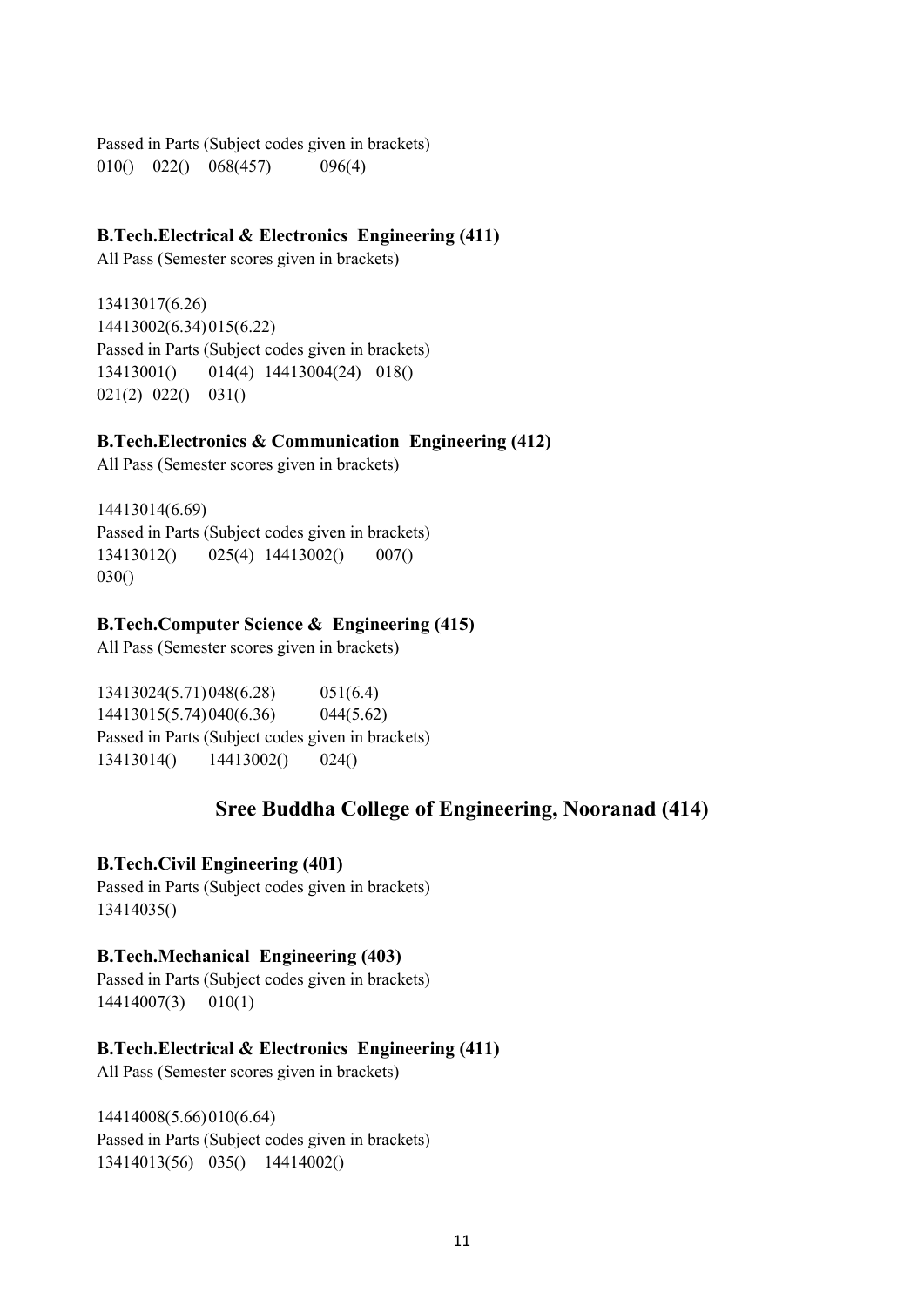#### B.Tech.Electronics & Communication Engineering (412)

All Pass (Semester scores given in brackets)

14414019(5.67) Passed in Parts (Subject codes given in brackets) 13414030(14) 056() 14414001() 025()

#### B.Tech.Computer Science & Engineering (415)

All Pass (Semester scores given in brackets)

13414054(5.91)

## Muslim Association College of Engineering, Venjarammoodu (415)

#### B.Tech.Civil Engineering (401)

All Pass (Semester scores given in brackets)

13415002(5.98) 007(5.93) 015(5.67) 14415034(6.36) Passed in Parts (Subject codes given in brackets) 13415036() 037() 052(26) 14415013(5) 014(4) 015() 020()

#### B.Tech.Mechanical Engineering (403)

All Pass (Semester scores given in brackets)

14415016(5.9) 022(5.71) Passed in Parts (Subject codes given in brackets) 13415031() 051(1) 14415018() 042()

#### B.Tech.Electrical & Electronics Engineering (411)

Passed in Parts (Subject codes given in brackets) 14415008(1)

#### B.Tech.Electronics & Communication Engineering (412)

All Pass (Semester scores given in brackets)

13415006(5.95) 014(6.05) Passed in Parts (Subject codes given in brackets) 019() 027() 035() 14415002() 006()

#### B.Tech.Computer Science & Engineering (415)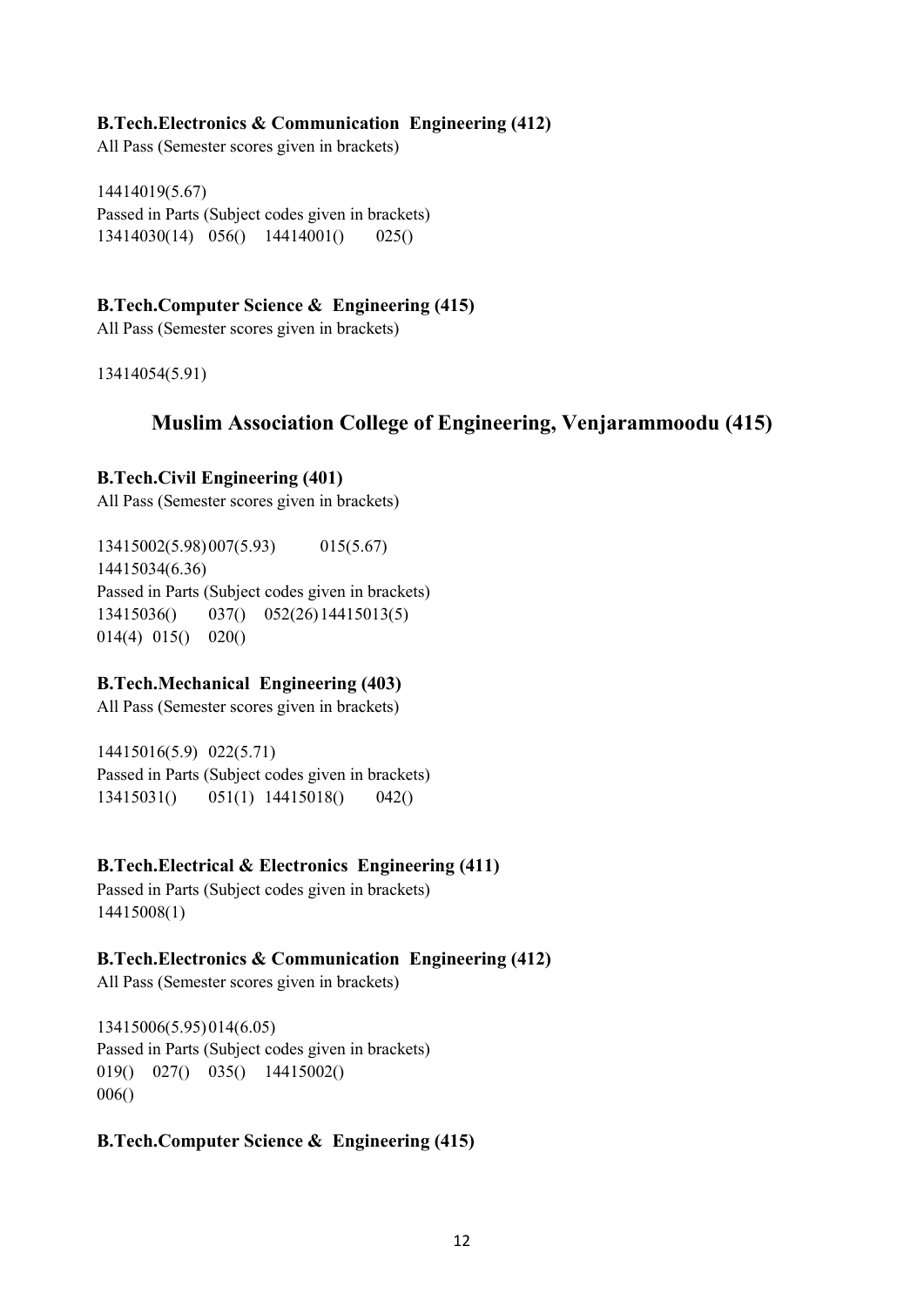All Pass (Semester scores given in brackets)

13415004(6.38) Passed in Parts (Subject codes given in brackets) 021(1) 14415003() 010(4) 012()

#### B.Tech.Information Technology (416)

All Pass (Semester scores given in brackets)

13415008(6.38)

## Younus College of Engineering & Technology, Vadakkevila (416)

#### B.Tech.Civil Engineering (401)

All Pass (Semester scores given in brackets)

13416018(6.09) 14416040(6.09) 043(5.81) 102(5.91) Passed in Parts (Subject codes given in brackets) 050(4) 062(12)

#### B.Tech.Mechanical Engineering (403)

All Pass (Semester scores given in brackets)

14416003(5.67) 013(5.86) Passed in Parts (Subject codes given in brackets) 023() 027() 028(13) 083() 099(3) 102() 104() 106() 131() 133()

#### B.Tech.Electrical & Electronics Engineering (411)

Passed in Parts (Subject codes given in brackets) 13416003(1) 051() 14416018()

#### B.Tech.Electronics & Communication Engineering (412)

Passed in Parts (Subject codes given in brackets) 13416031() 051() 060(1)

#### B.Tech.Computer Science & Engineering (415)

All Pass (Semester scores given in brackets)

13416012(6.03) 041(5.98) 14416019(5.71) 043(6.26) Passed in Parts (Subject codes given in brackets) 13416038(4) 043() 056(4) 059(6) 14416005(1) 009() 010() 011()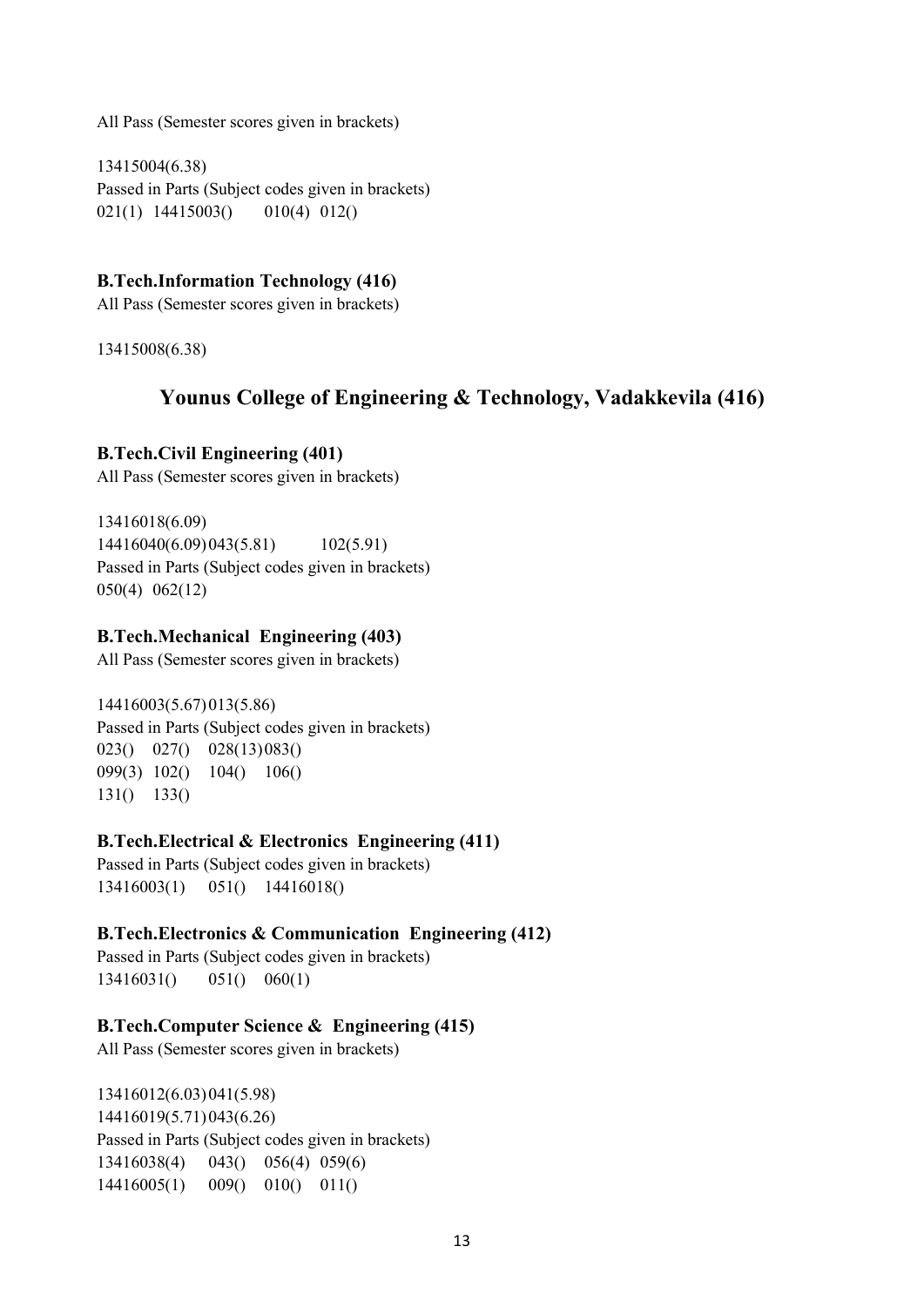023() 024() 034(2)

## PRS College of Engineering and Technology, Paliyode (418)

#### B.Tech.Civil Engineering (401)

All Pass (Semester scores given in brackets)

13418046(6.14) 055(6.43) 14418023(5.84) Passed in Parts (Subject codes given in brackets) 13418005() 025() 052() 14418012()

#### B.Tech.Mechanical Engineering (403)

All Pass (Semester scores given in brackets)

13418053(5.79) 054(5.59) Passed in Parts (Subject codes given in brackets) 14418005() 010() 012() 024() 025() 044(2) 048() 050() 052(2) 056()

#### B.Tech.Electronics & Communication Engineering (412)

All Pass (Semester scores given in brackets)

13418023(6.5) Passed in Parts (Subject codes given in brackets) 14418018()

#### B.Tech.Computer Science & Engineering (415)

Passed in Parts (Subject codes given in brackets) 13418002() 004() 011(4) 014() 016() 021(3) 14418006()

## College of Engineering and Management, Vadackal (420)

#### B.Tech.Civil Engineering (401)

All Pass (Semester scores given in brackets) 13420040(6.02) 052(5.9) Passed in Parts (Subject codes given in brackets) 14420058(2)

#### B.Tech.Mechanical Engineering (403)

Passed in Parts (Subject codes given in brackets) 13420005() 14420025(26) 040(4) 042() 046()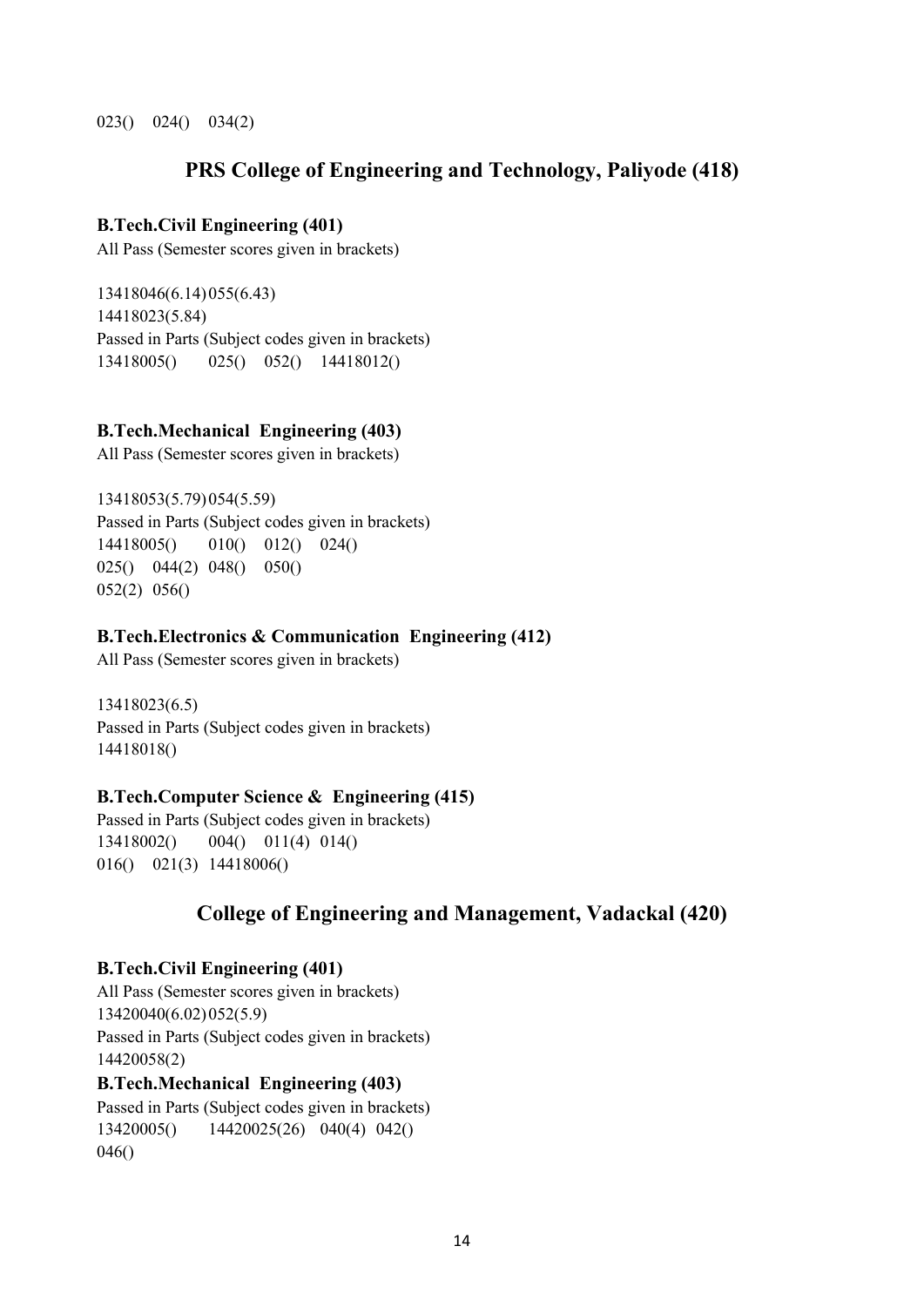#### B.Tech.Electrical & Electronics Engineering (411)

All Pass (Semester scores given in brackets)

14420027(5.67) Passed in Parts (Subject codes given in brackets) 13420007() 008() 14420020(5)

## B.Tech.Electronics & Communication Engineering (412)

All Pass (Semester scores given in brackets)

14420044(5.83) Passed in Parts (Subject codes given in brackets) 030(1) 036()

## B.Tech.Computer Science & Engineering (415)

All Pass (Semester scores given in brackets)

14420045(5.74) Passed in Parts (Subject codes given in brackets) 13420010() 14420007() 017() 037() 052()

## B.Tech.Information Technology (416)

All Pass (Semester scores given in brackets)

13420023(6.66) Passed in Parts (Subject codes given in brackets)  $001()$ 

## Archana College of Engineering, Nooranad (421)

#### B.Tech.Civil Engineering (401)

Passed in Parts (Subject codes given in brackets) 13421042(4)

#### B.Tech.Mechanical Engineering (403)

All Pass (Semester scores given in brackets)

14421022(6.17) Passed in Parts (Subject codes given in brackets) 014()

#### B.Tech.Electrical & Electronics Engineering (411)

Passed in Parts (Subject codes given in brackets) 13421005()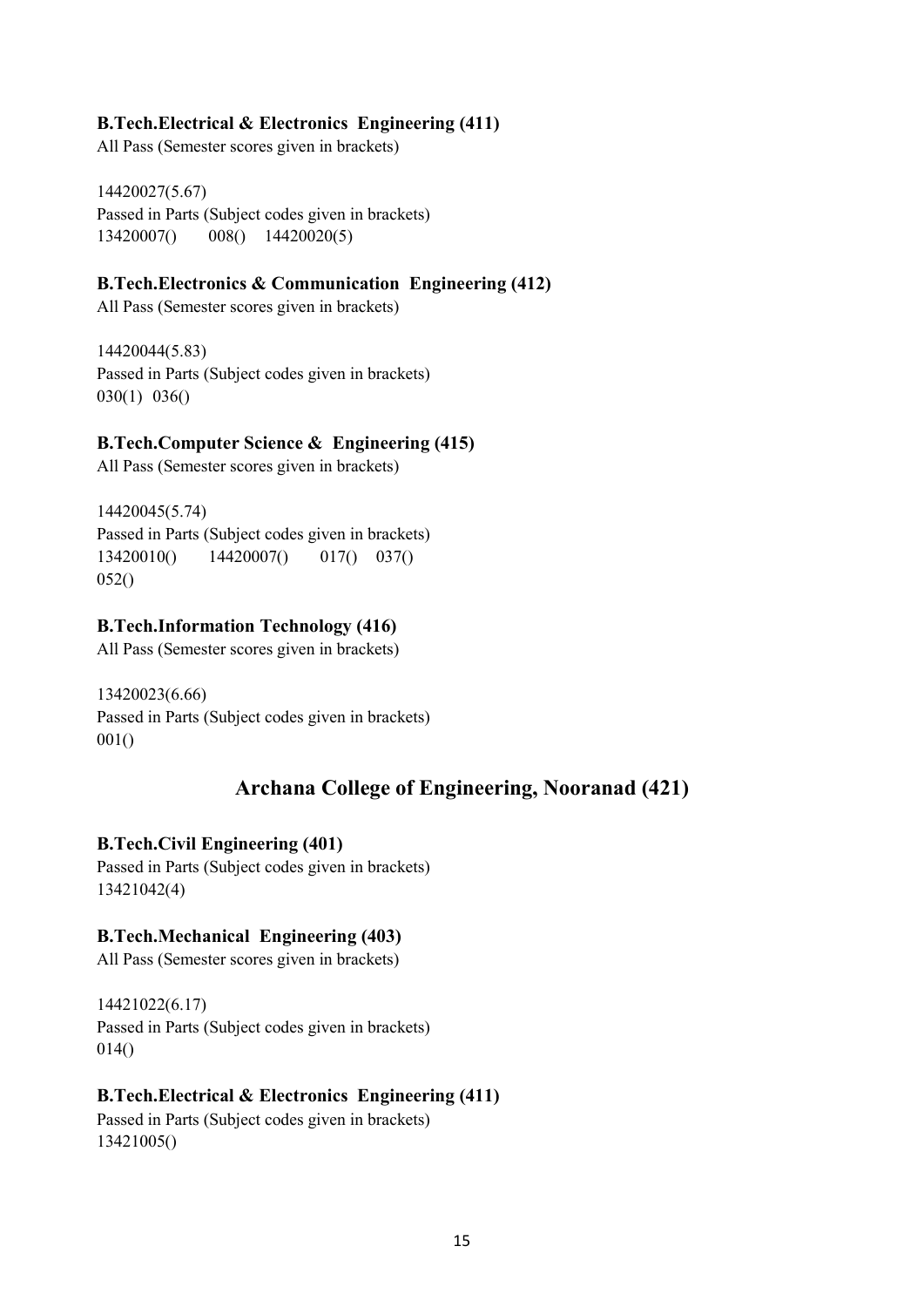#### B.Tech.Computer Science & Engineering (415)

Passed in Parts (Subject codes given in brackets) 13421010()

## Hindustan College of Engineering, Kulathupuzha (422)

#### B.Tech.Mechanical Engineering (403)

All Pass (Semester scores given in brackets)

13422033(5.84) Passed in Parts (Subject codes given in brackets) 009()

## John Cox Memorial CSI Institute of Technology, Kannammoola (423)

#### B.Tech.Mechanical Engineering (403)

Passed in Parts (Subject codes given in brackets) 13423041(3) 14423013() 051(2) 054() 061(34)

#### B.Tech.Electrical & Electronics Engineering (411)

Passed in Parts (Subject codes given in brackets) 13423001(4) 14423006(1)

#### B.Tech.Electronics & Communication Engineering (412)

Passed in Parts (Subject codes given in brackets) 13423013() 025(4)

#### B.Tech.Computer Science & Engineering (415)

All Pass (Semester scores given in brackets)

13423001(5.62) Passed in Parts (Subject codes given in brackets) 14423007() 011() 017()

## KR Gouri Amma College of Engineering For Women, Thuravoor (424)

#### B.Tech.Civil Engineering (401)

All Pass (Semester scores given in brackets)

13424051(6.55) 14424020(5.88) Passed in Parts (Subject codes given in brackets) 13424002(2) 004() 005() 010(2) 013() 022() 023(2) 031(2)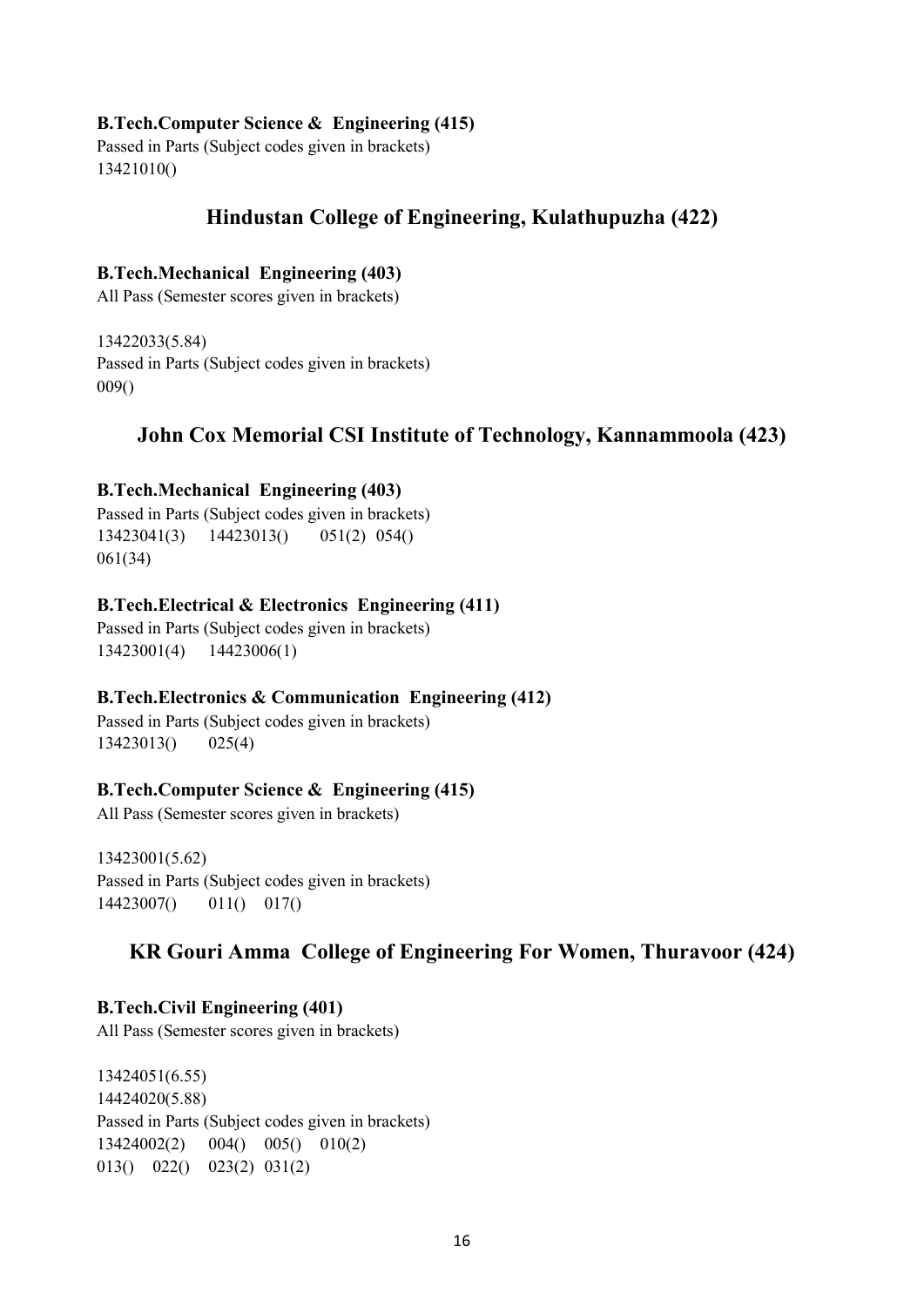032(5) 053(2) 074() 077() 14424021()

#### B.Tech.Electronics & Communication Engineering (412)

All Pass (Semester scores given in brackets)

13424014(5.78) Passed in Parts (Subject codes given in brackets) 14424008() 011(6)

#### B.Tech.Computer Science & Engineering (415)

Passed in Parts (Subject codes given in brackets) 13424007() 009() 14424017(6) 024()

## MES Institute of Technology and Management, Chathannoor (425)

#### B.Tech.Civil Engineering (401)

All Pass (Semester scores given in brackets)

14425063(6.19) Passed in Parts (Subject codes given in brackets) 13425042()

#### B.Tech.Mechanical Engineering (403)

All Pass (Semester scores given in brackets)

14425024(5.84) 037(6.34) Passed in Parts (Subject codes given in brackets) 008(2)

#### B.Tech.Electrical & Electronics Engineering (411)

Passed in Parts (Subject codes given in brackets) 13425022() 024() 14425010()

#### B.Tech.Electronics & Communication Engineering (412)

Passed in Parts (Subject codes given in brackets) 13425004() 006()

#### B.Tech.Computer Science & Engineering (415)

All Pass (Semester scores given in brackets)

13425011(6.5) 14425001(6.22) 014(6.22) Passed in Parts (Subject codes given in brackets) 13425013(46) 14425003() 006() 008()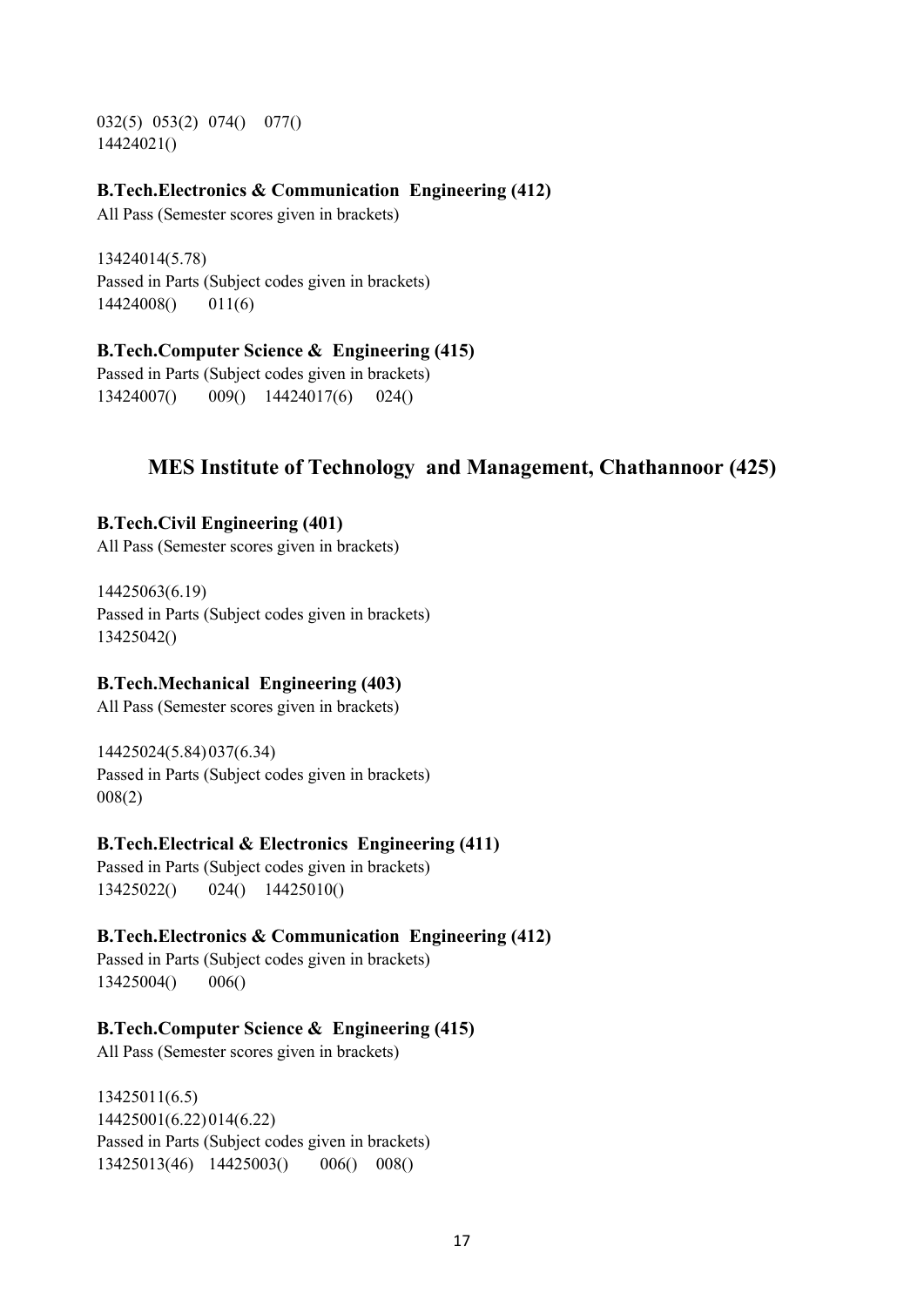## Mount Zion College of Engineering And Technology For Women, Chengannur (426)

#### B.Tech.Computer Science & Engineering (415)

Passed in Parts (Subject codes given in brackets) 14426019(6)

## Pankajakasthuri College of Engineering And Technology, Kattakada (427)

#### B.Tech.Civil Engineering (401)

All Pass (Semester scores given in brackets)

14427015(6.19) Passed in Parts (Subject codes given in brackets) 003() 004()

#### B.Tech.Mechanical Engineering (403)

Passed in Parts (Subject codes given in brackets) 13427006() 14427003() 011() 021()

#### B.Tech.Electrical & Electronics Engineering (411)

Passed in Parts (Subject codes given in brackets) 13427018() 026() 030() 039(3) 040() 14427004()

#### B.Tech.Electronics & Communication Engineering (412)

Passed in Parts (Subject codes given in brackets) 13427001() 002(3) 004() 016() 024() 025() 026() 031(6) 14427013(1)

## Rajadhani Institute of Engineering And Technology, Attingal (428)

#### B.Tech.Civil Engineering (401)

All Pass (Semester scores given in brackets)

14428015(6.02) 057(5.81) 081(5.91) 100(5.64)

Passed in Parts (Subject codes given in brackets) 033() 049(2) 071() 096()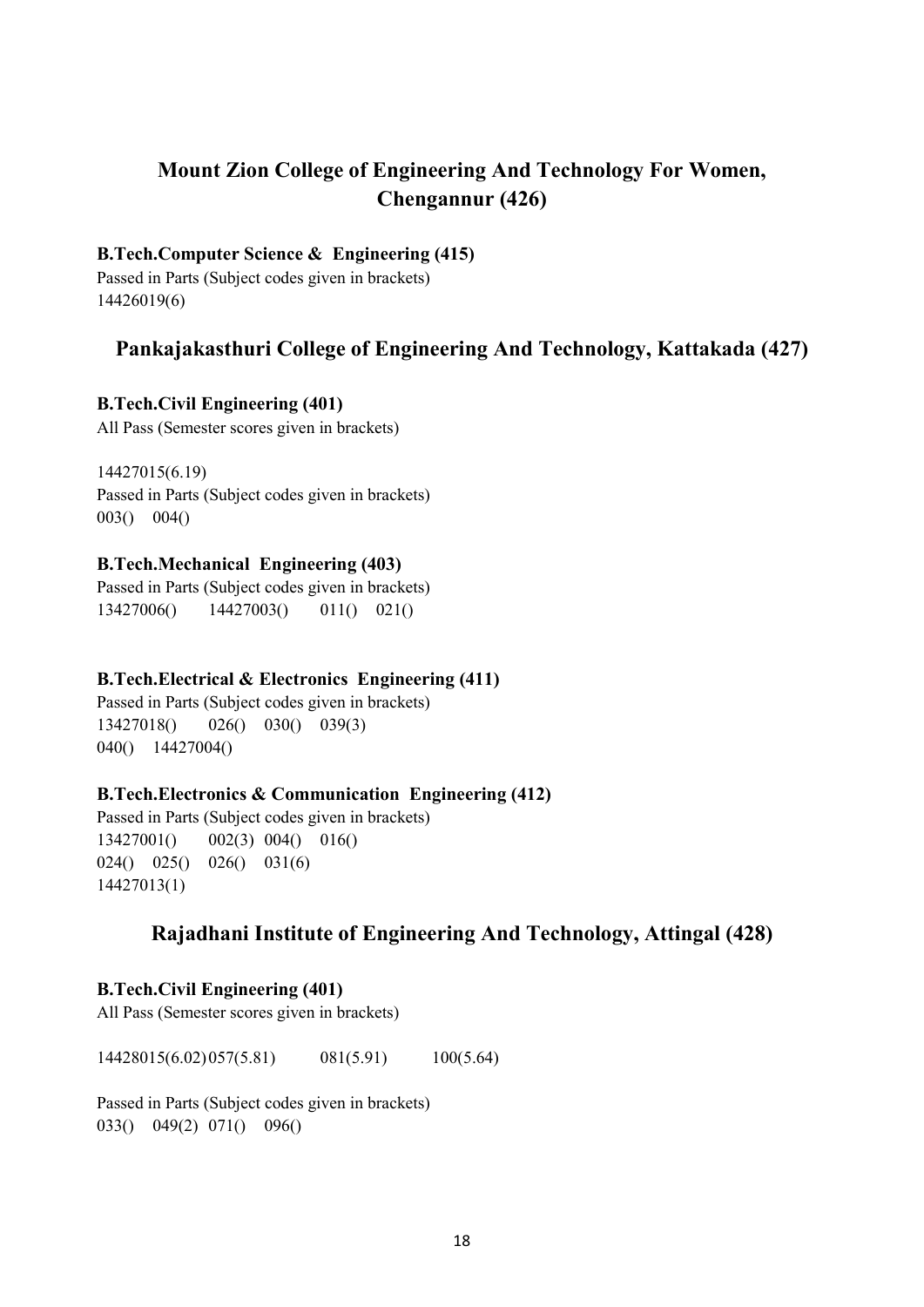#### B.Tech.Mechanical Engineering (403)

All Pass (Semester scores given in brackets)

14428032(6.1) 088(6.17) 100(5.91) Passed in Parts (Subject codes given in brackets) 13428023() 026() 14428009() 026() 045(37) 094(1) 104(13)

#### B.Tech.Aeronautical Engineering (409)

All Pass (Semester scores given in brackets)

14428002(5.86) 009(6.21) Passed in Parts (Subject codes given in brackets) 13428015()

#### B.Tech.Electrical & Electronics Engineering (411)

All Pass (Semester scores given in brackets)

13428012(5.81) Passed in Parts (Subject codes given in brackets) 022() 14428001()

#### B.Tech.Electronics & Communication Engineering (412)

Passed in Parts (Subject codes given in brackets) 13428047() 14428013()

#### B.Tech.Computer Science & Engineering (415)

All Pass (Semester scores given in brackets)

13428023(6.4) 14428008(6.19) 013(6.76) Passed in Parts (Subject codes given in brackets) 13428037()

## UKF College of Engineering And Technology, Paripally (429)

## B.Tech.Civil Engineering (401)

Passed in Parts (Subject codes given in brackets) 14429017(2) 064(6) 065() 066(2)

#### B.Tech.Mechanical Engineering (403)

All Pass (Semester scores given in brackets)

14429057(5.86) Passed in Parts (Subject codes given in brackets)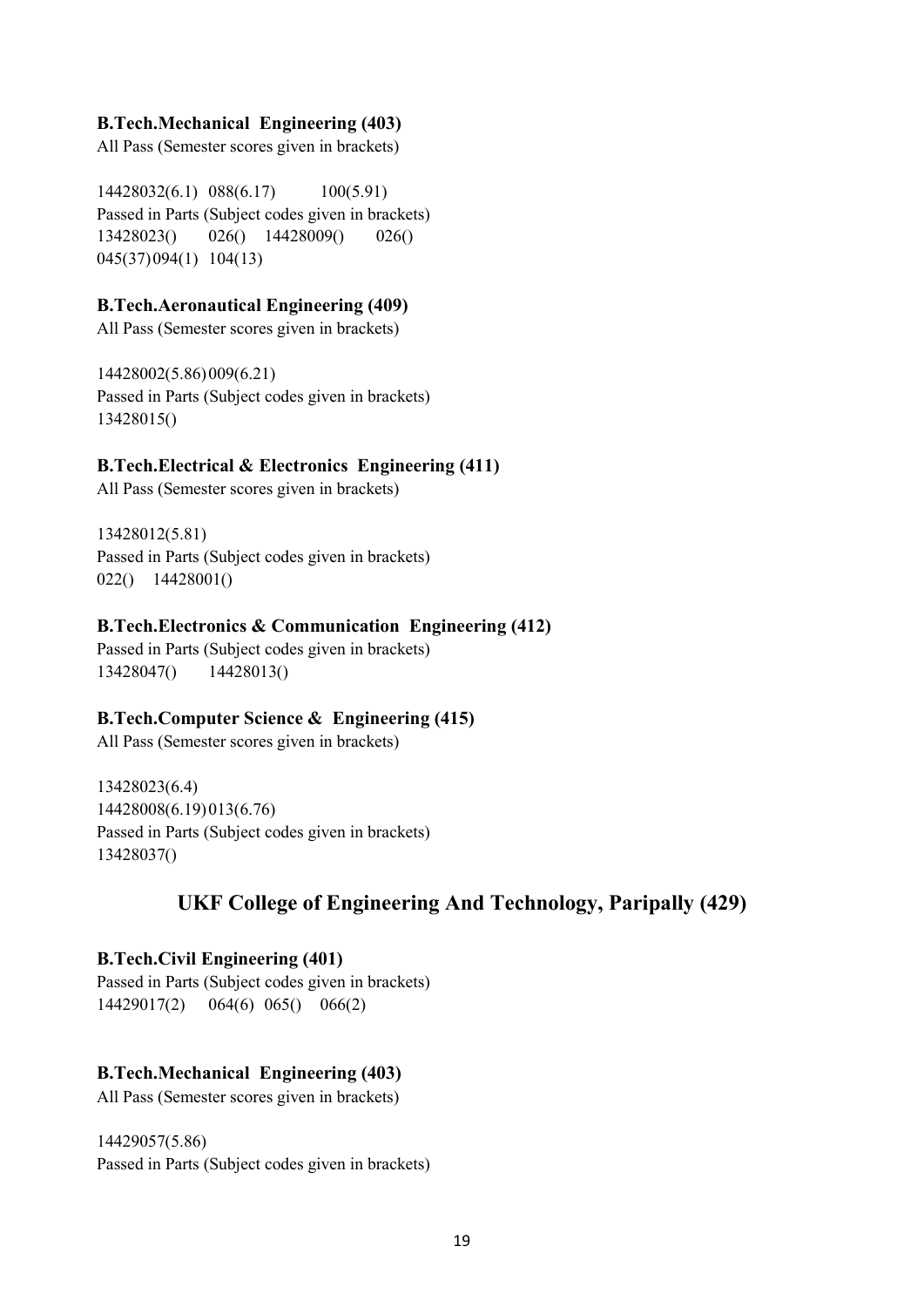13429045() 14429031() 032()

#### B.Tech.Electrical & Electronics Engineering (411)

All Pass (Semester scores given in brackets)

13429016(6.16) 052(5.72) 061(6.17) 14429006(5.9) Passed in Parts (Subject codes given in brackets) 13429013() 14429007() 040()

#### B.Tech.Electronics & Communication Engineering (412)

All Pass (Semester scores given in brackets)

13429021(6.16) 028(6.17) 14429017(5.84) Passed in Parts (Subject codes given in brackets) 13429005(5) 011(3) 012() 024() 057(4) 14429002() 009() 029()

#### B.Tech.Computer Science & Engineering (415)

All Pass (Semester scores given in brackets)

13429050(5.74) 14429031(6.86) Passed in Parts (Subject codes given in brackets) 044()

## Valia Koonambaikulathamma College of Engineering And Technology, Chavarcode (430)

#### B.Tech.Civil Engineering (401)

All Pass (Semester scores given in brackets)

14430015(5.91)

#### B.Tech.Mechanical Engineering (403)

All Pass (Semester scores given in brackets)

14430002(5.69)

#### B.Tech.Electrical & Electronics Engineering (411)

All Pass (Semester scores given in brackets)

14430028(5.98) Passed in Parts (Subject codes given in brackets)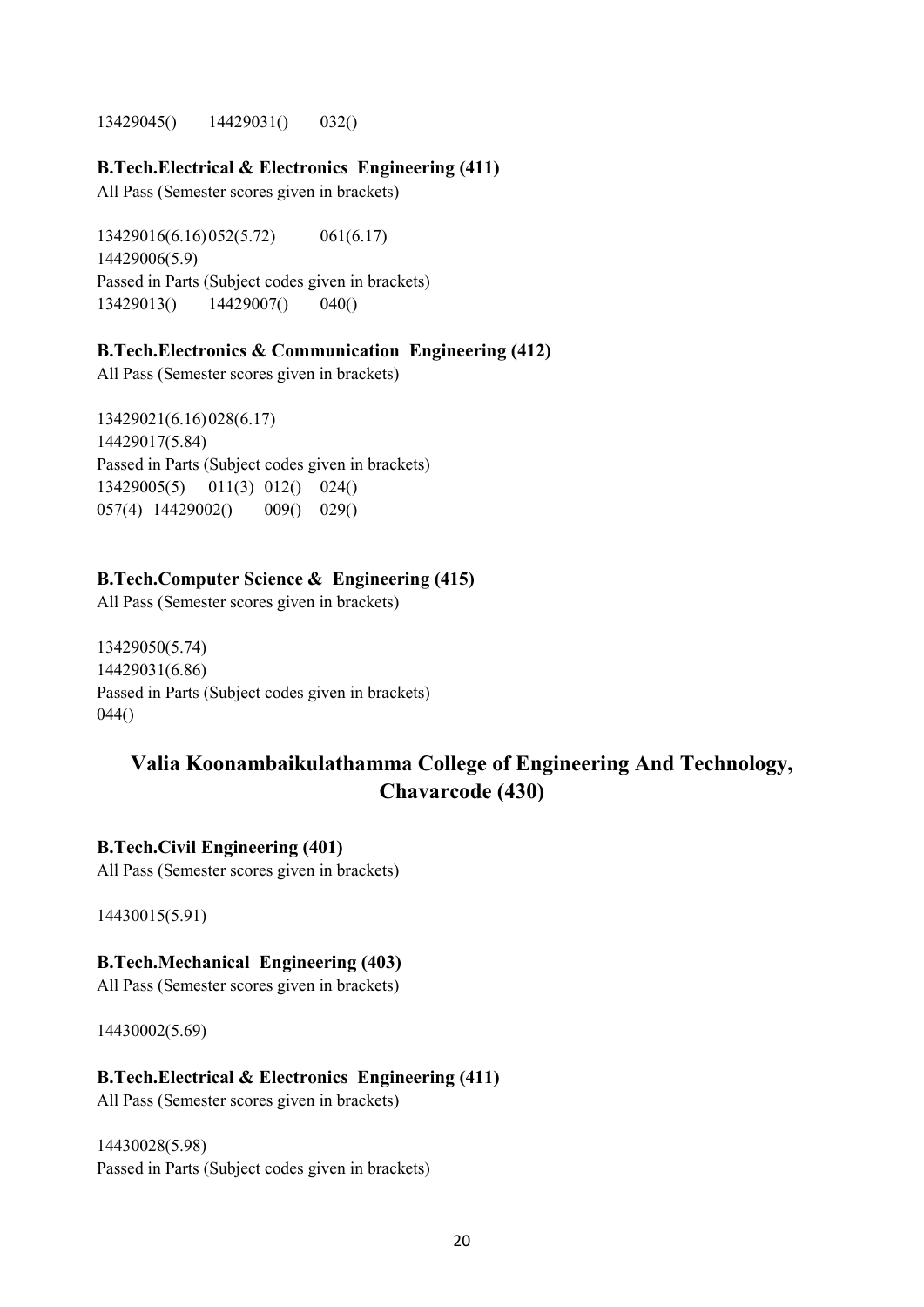13430002(14) 031(12)

#### B.Tech.Computer Science & Engineering (415)

All Pass (Semester scores given in brackets)

13430036(5.97) 046(6.22) Passed in Parts (Subject codes given in brackets) 14430051(2) 058()

## Vellapally Natesan College of Engineering, Kayamkulam (431)

## B.Tech.Civil Engineering (401)

All Pass (Semester scores given in brackets)

13431025(5.57) 14431045(5.84) Passed in Parts (Subject codes given in brackets) 13431001(5) 056()

## B.Tech.Mechanical Engineering (403)

All Pass (Semester scores given in brackets)

14431065(6.05) 125(6.24) Passed in Parts (Subject codes given in brackets) 022() 081() 121()

#### B.Tech.Electrical & Electronics Engineering (411)

All Pass (Semester scores given in brackets)

14431012(5.98) 032(5.74) Passed in Parts (Subject codes given in brackets) 13431028() 045(4) 046() 14431014()

#### B.Tech.Electronics & Communication Engineering (412)

All Pass (Semester scores given in brackets)

14431030(5.93) Passed in Parts (Subject codes given in brackets) 13431063() 14431017()

#### B.Tech.Computer Science & Engineering (415)

Passed in Parts (Subject codes given in brackets) 13431033() 14431026()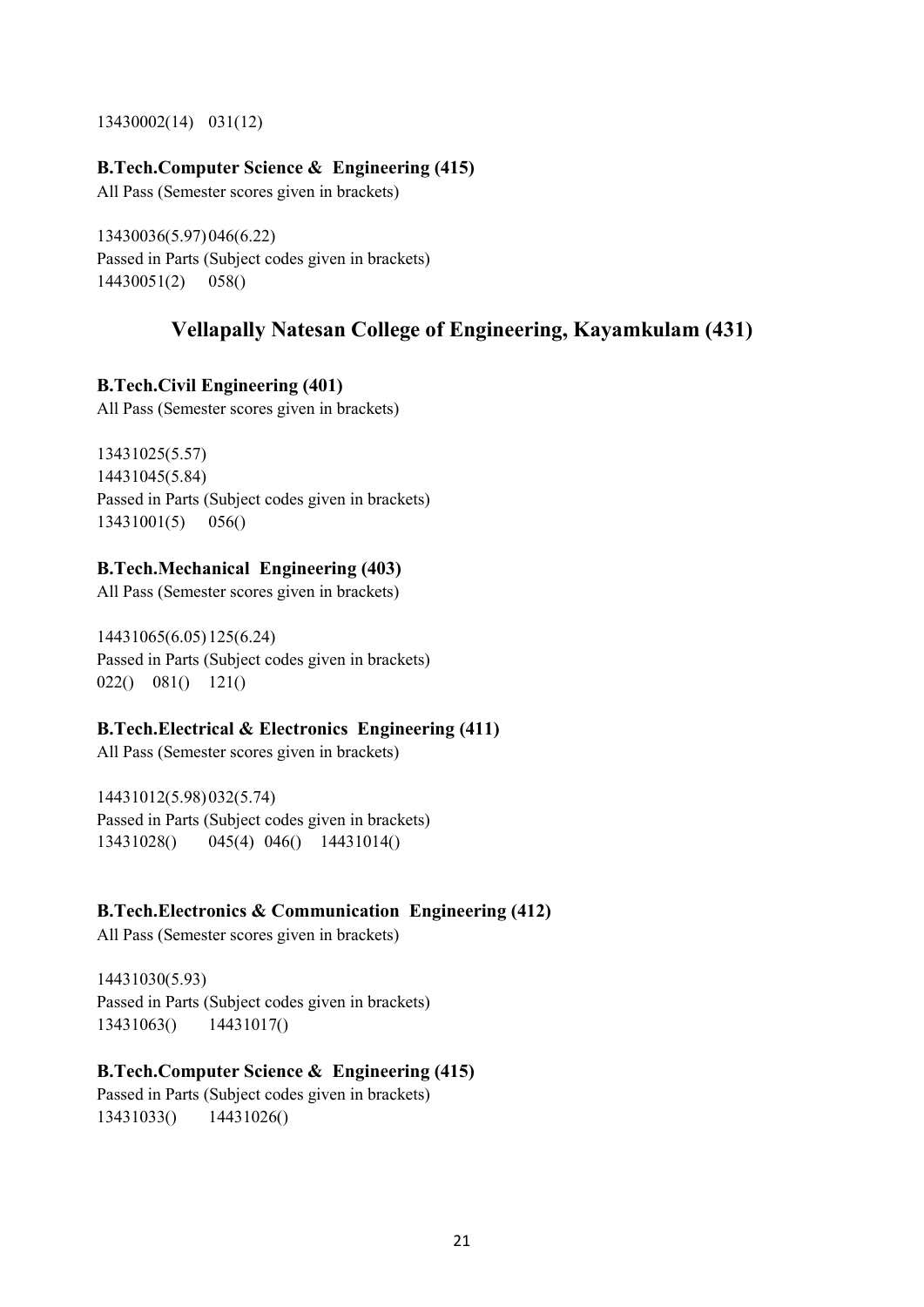## Heera College of Engineering & Technology, Nedumangad (432)

#### B.Tech.Civil Engineering (401)

Passed in Parts (Subject codes given in brackets) 13432007() 042()

#### B.Tech.Mechanical Engineering (403)

All Pass (Semester scores given in brackets)

14432001(5.91) 054(5.93)

#### B.Tech.Electrical & Electronics Engineering (411)

Passed in Parts (Subject codes given in brackets) 14432002(4) 028() 036() 053() 056()

#### B.Tech.Electronics & Communication Engineering (412)

Passed in Parts (Subject codes given in brackets) 14432006() 040() 046() 050()

#### B.Tech.Computer Science & Engineering (415)

Passed in Parts (Subject codes given in brackets) 13432004(2) 021() 14432015() 022() 026() 034() 039() 040() 042() 045()

## St. Thomas College of Engineering & Technology, Chengannur (433)

#### B.Tech.Civil Engineering (401)

Passed in Parts (Subject codes given in brackets) 14433014()

#### B.Tech.Mechanical Engineering (403)

All Pass (Semester scores given in brackets)

14433041(5.76) Passed in Parts (Subject codes given in brackets) 13433009()

#### B.Tech.Electrical & Electronics Engineering (411)

All Pass (Semester scores given in brackets)

14433009(6.28) Passed in Parts (Subject codes given in brackets)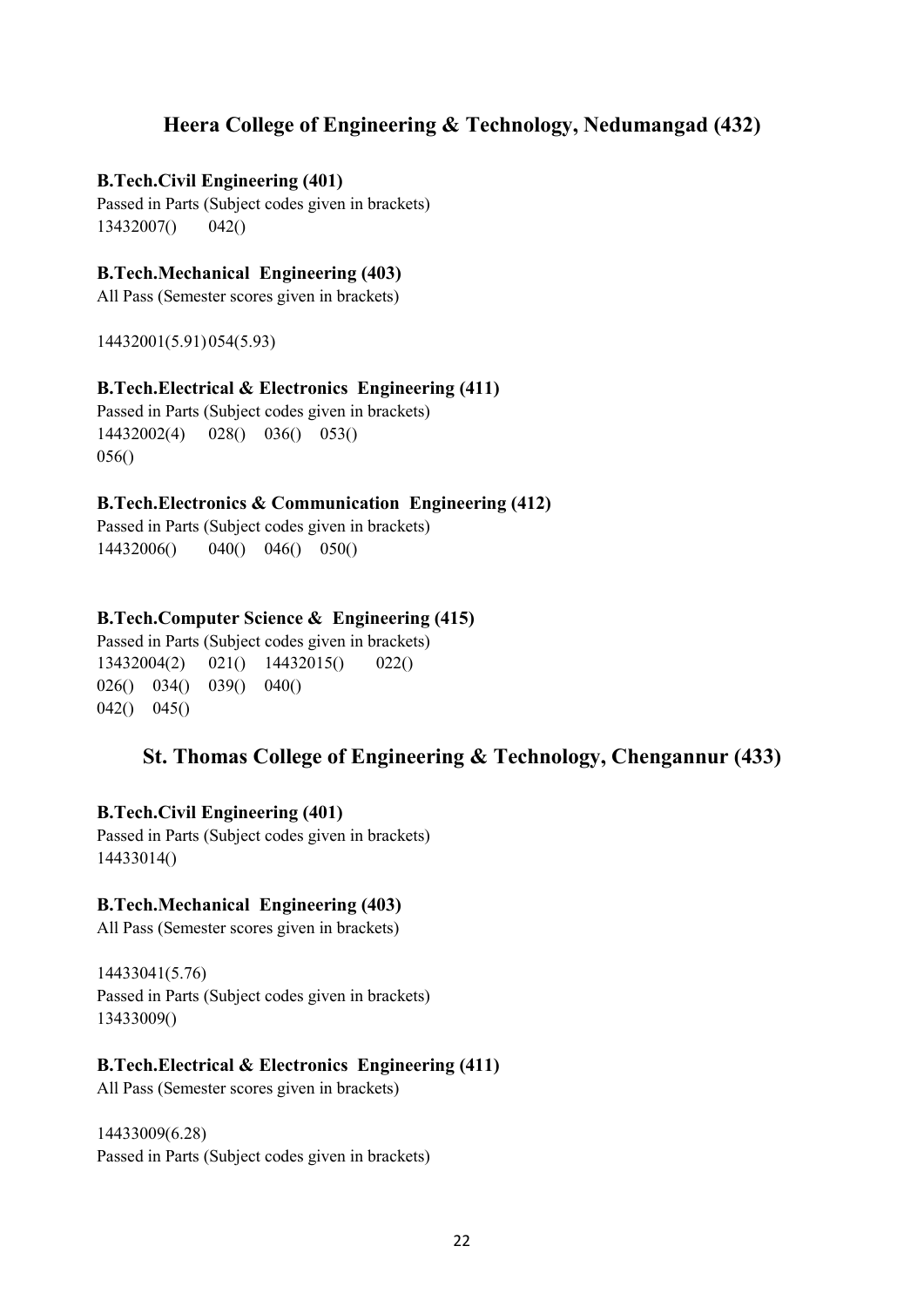12433002() 13433004()

#### B.Tech.Electronics & Communication Engineering (412)

All Pass (Semester scores given in brackets)

14433023(6.31) Passed in Parts (Subject codes given in brackets) 13433015(1) 034(15) 14433009() 012() 022()

#### B.Tech.Computer Science & Engineering (415)

All Pass (Semester scores given in brackets)

13433004(6.29) 028(5.88) Passed in Parts (Subject codes given in brackets) 14433007()

## St. Thomas Institute of Science & Technology, Kattaikonam (434)

#### B.Tech.Civil Engineering (401)

All Pass (Semester scores given in brackets)

14434039(5.67) 043(5.97) 045(5.78) 047(5.91)

Passed in Parts (Subject codes given in brackets) 034() 046() 051()

#### B.Tech.Mechanical Engineering (403)

All Pass (Semester scores given in brackets)

14434030(5.78) Passed in Parts (Subject codes given in brackets) 023() 026()

#### B.Tech.Electrical & Electronics Engineering (411)

Passed in Parts (Subject codes given in brackets) 14434006() 011()

#### B.Tech.Electronics & Communication Engineering (412)

Passed in Parts (Subject codes given in brackets) 14434008() 018()

#### B.Tech.Computer Science & Engineering (415)

All Pass (Semester scores given in brackets)

14434019(6.45) 023(6.55) 028(6.22)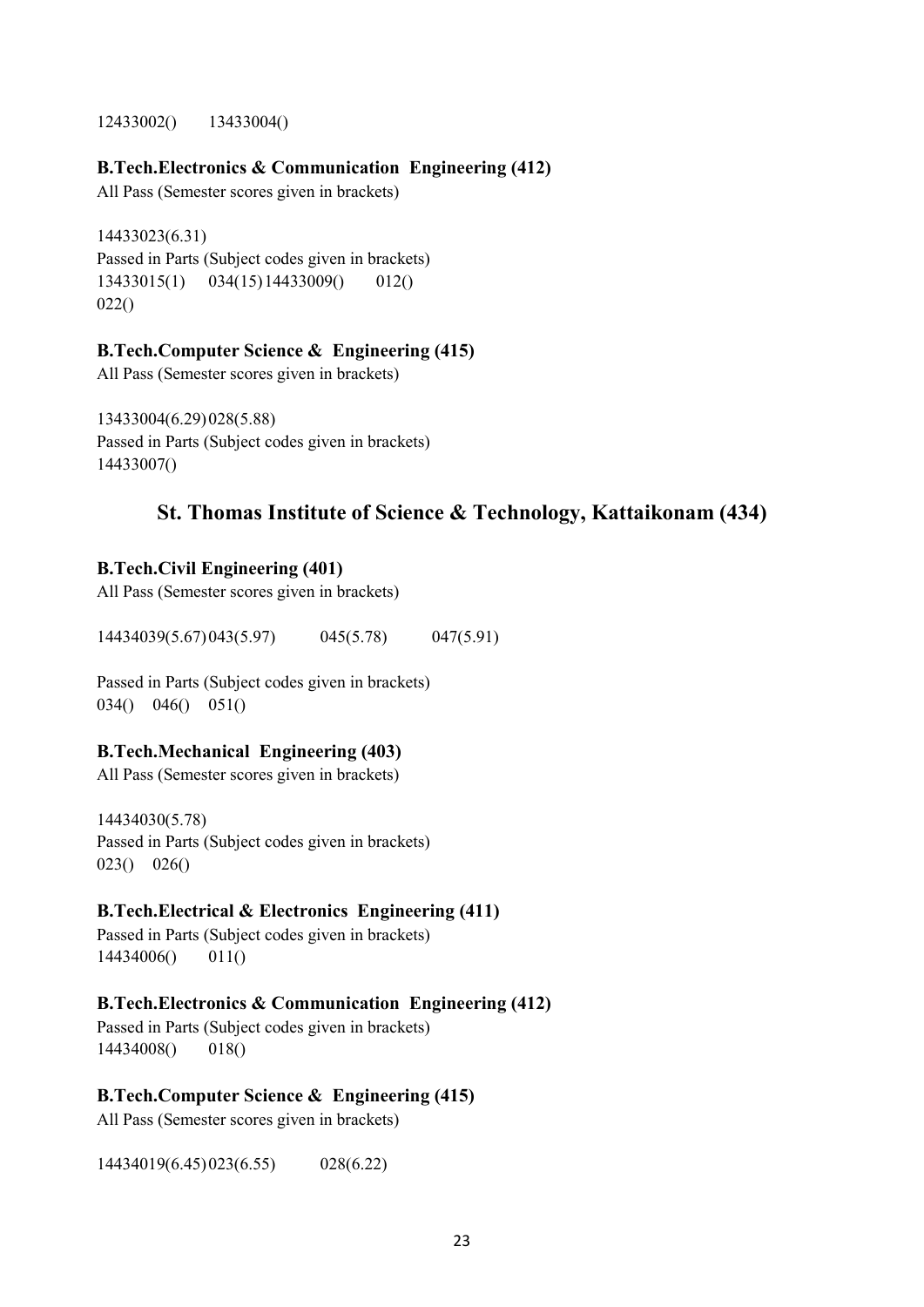Passed in Parts (Subject codes given in brackets) 13434022() 14434026()

## Younus College of Engineering, Kottarakara (435)

## B.Tech.Electronics & Communication Engineering (412)

All Pass (Semester scores given in brackets)

13435001(6.38) Passed in Parts (Subject codes given in brackets) 007(5)

## B.Tech.Computer Science & Engineering (415)

Passed in Parts (Subject codes given in brackets) 13435001() 005()

## Bishop Jerome Institute, Fathima College Road (436)

## B.Tech.Civil Engineering (401)

All Pass (Semester scores given in brackets)

13436007(5.84) 14436011(6) 058(5.5)

#### B.Tech.Mechanical Engineering (403)

All Pass (Semester scores given in brackets)

13436004(5.98) 024(5.67) Passed in Parts (Subject codes given in brackets) 14436037() 052()

## B.Tech.Electronics & Communication Engineering (412)

All Pass (Semester scores given in brackets)

14436008(5.57) 021(6.29) Passed in Parts (Subject codes given in brackets) 13436003(5) 008(3)

## Musaliar College of Engineering, Chirayinkeezhu (437)

## B.Tech.Civil Engineering (401)

All Pass (Semester scores given in brackets)

13437036(6.22) Passed in Parts (Subject codes given in brackets)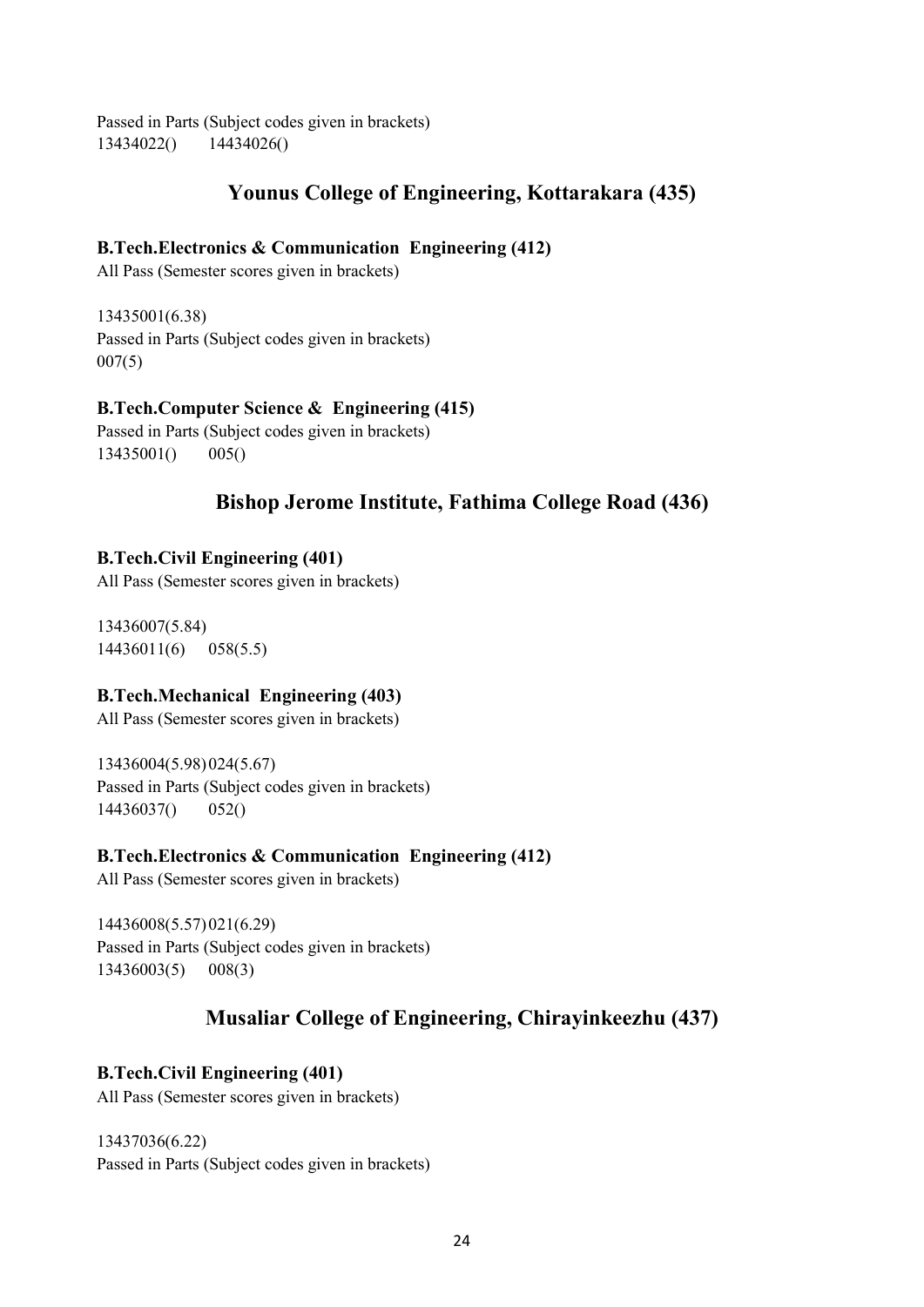14437010(57)

## B.Tech.Mechanical Engineering (403)

Passed in Parts (Subject codes given in brackets) 13437027(7) 14437008() 029()

### B.Tech.Electrical & Electronics Engineering (411)

All Pass (Semester scores given in brackets)

14437003(6.53) Passed in Parts (Subject codes given in brackets) 13437001()

#### B.Tech.Electronics & Communication Engineering (412)

Passed in Parts (Subject codes given in brackets) 14437002() 003()

## Sree Narayana Institute of Technology, Ezhamkulam (438)

## B.Tech.Civil Engineering (401)

All Pass (Semester scores given in brackets)

14438010(6.48) 026(6.17) 052(6.29) 057(6.34)

#### B.Tech.Mechanical Engineering (403)

Passed in Parts (Subject codes given in brackets) 14438004() 058()

#### B.Tech.Mechanical Stream - Automobile Engineering (405)

Passed in Parts (Subject codes given in brackets) 14438007(1)

#### B.Tech.Electrical & Electronics Engineering (411)

All Pass (Semester scores given in brackets)

13438007(5.97) 008(6.02) Passed in Parts (Subject codes given in brackets) 010()

#### B.Tech.Electronics & Communication Engineering (412)

Passed in Parts (Subject codes given in brackets) 14438013()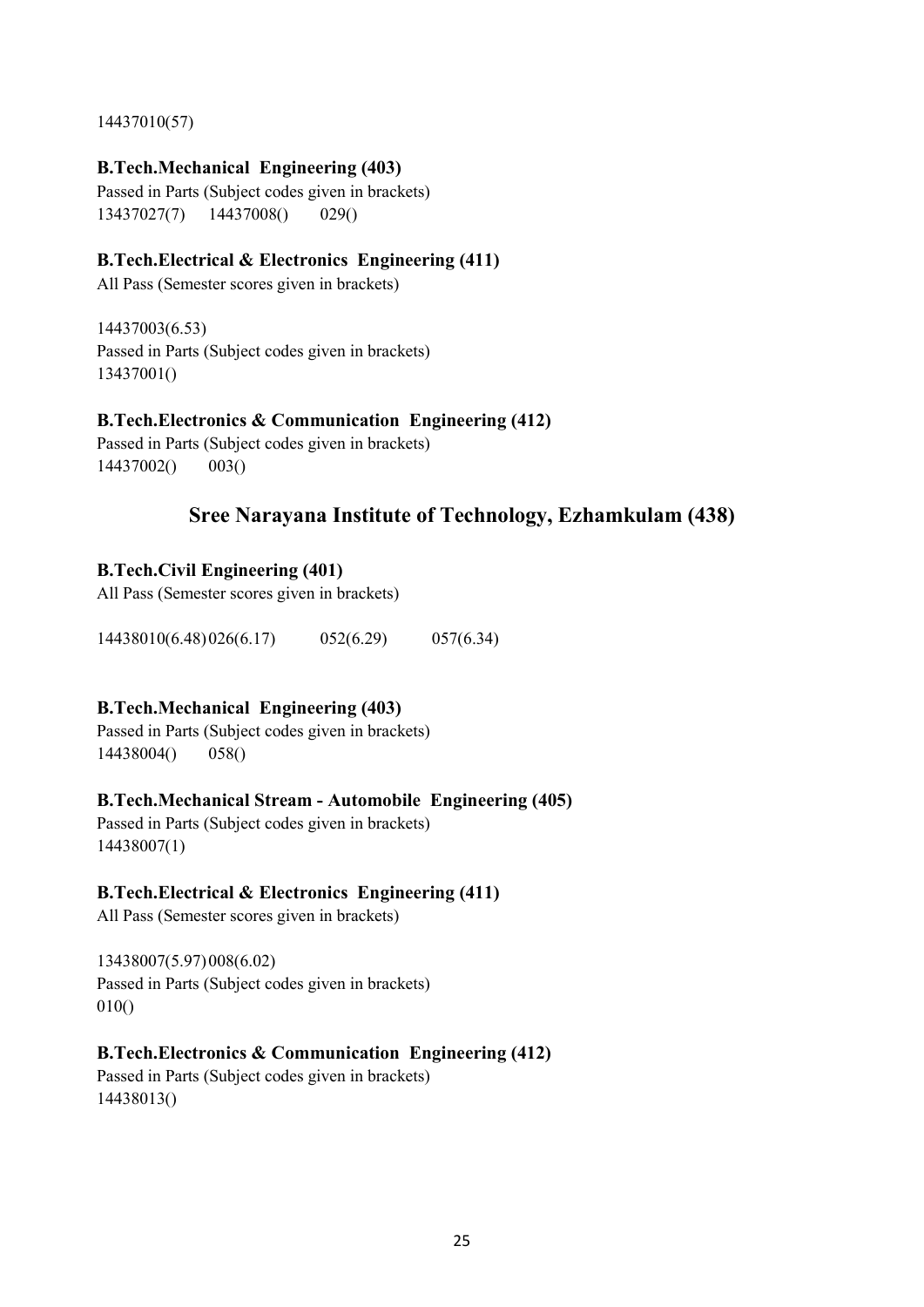## Trinity College of Engineering, Naruvamoodu (439)

#### B.Tech.Civil Engineering (401)

Passed in Parts (Subject codes given in brackets) 14439024() 029() 035()

#### B.Tech.Mechanical Engineering (403)

All Pass (Semester scores given in brackets)

13439049(5.81) Passed in Parts (Subject codes given in brackets) 001() 003() 012() 015() 019() 14439013() 027(23) 029()

#### B.Tech.Electrical & Electronics Engineering (411)

Passed in Parts (Subject codes given in brackets) 14439011(2) 015() 018() 021()

#### B.Tech.Electronics & Communication Engineering (412)

Passed in Parts (Subject codes given in brackets) 14439024(5)

### Younus Institute of Technology, Kannanalloor (440)

#### B.Tech.Civil Engineering (401)

Passed in Parts (Subject codes given in brackets) 14440063(45)

#### B.Tech.Mechanical Engineering (403)

All Pass (Semester scores given in brackets)

13440040(5.86) 14440059(6.14) Passed in Parts (Subject codes given in brackets) 13440052() 14440046() 048()

#### B.Tech.Electrical & Electronics Engineering (411)

All Pass (Semester scores given in brackets)

14440002(6.41) 004(6.41) Passed in Parts (Subject codes given in brackets) 13440001() 005(4) 14440010() 019() 020(4)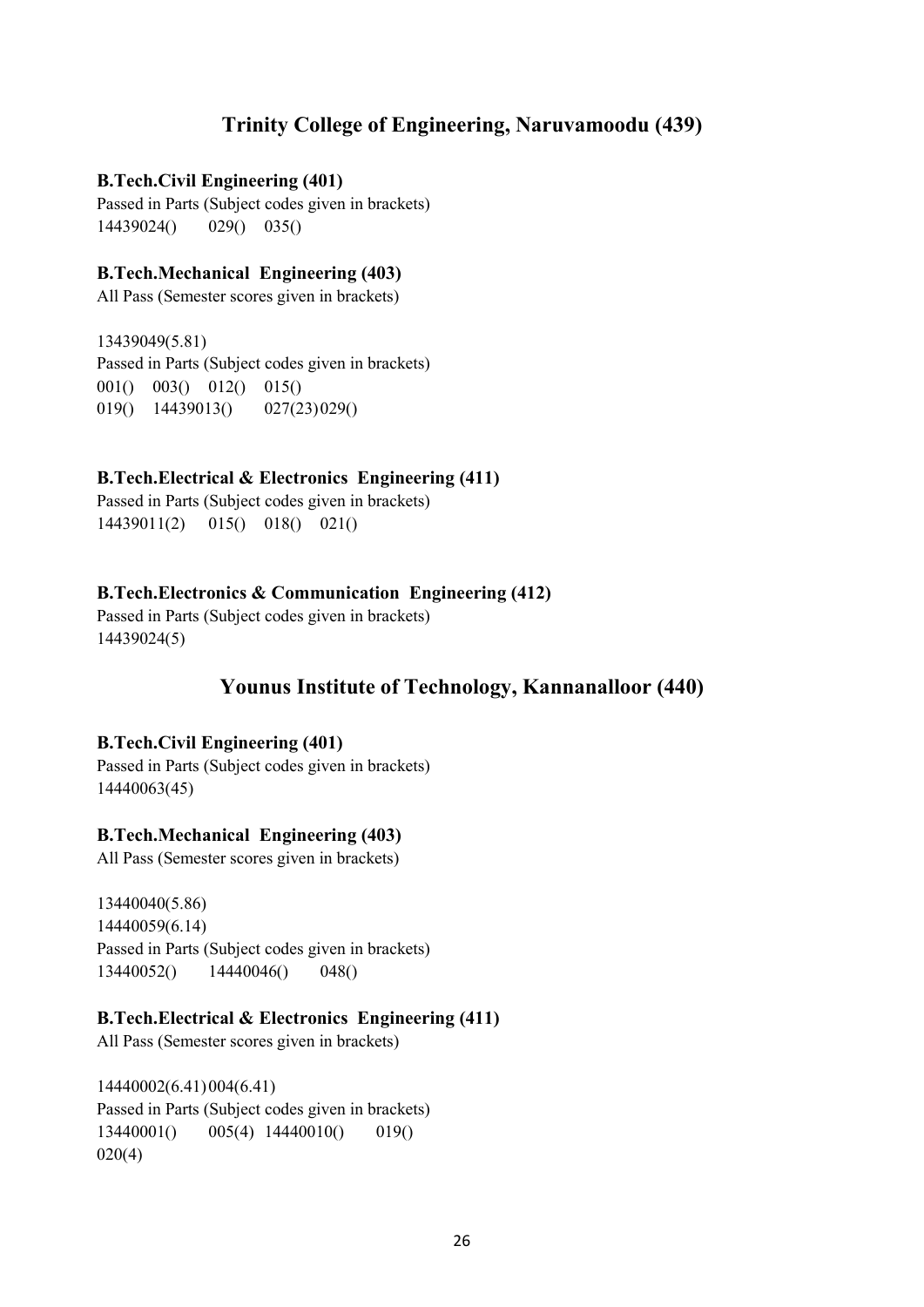## Ace College of Engineering, Thiruvallam (441)

## B.Tech.Civil Engineering (401)

All Pass (Semester scores given in brackets)

13441028(5.95) 14441025(6.48) Passed in Parts (Subject codes given in brackets) 011(6) 020()

## B.Tech.Mechanical Engineering (403)

Passed in Parts (Subject codes given in brackets) 13441002(1) 041(4)

## B.Tech.Aeronautical Engineering (409)

All Pass (Semester scores given in brackets)

14441008(6) Passed in Parts (Subject codes given in brackets) 006(4)

## B.Tech.Electrical & Electronics Engineering (411)

All Pass (Semester scores given in brackets)

14441023(5.9) Passed in Parts (Subject codes given in brackets) 13441004() 14441003() 015()

## Vidya Academy of Science and Technology, Kilimanoor (442)

#### B.Tech.Civil Engineering (401)

All Pass (Semester scores given in brackets)

14442003(6.22)

## B.Tech.Mechanical Engineering (403)

Passed in Parts (Subject codes given in brackets) 14442048()

#### B.Tech.Electrical & Electronics Engineering (411)

Passed in Parts (Subject codes given in brackets) 14442002() 011() 014()